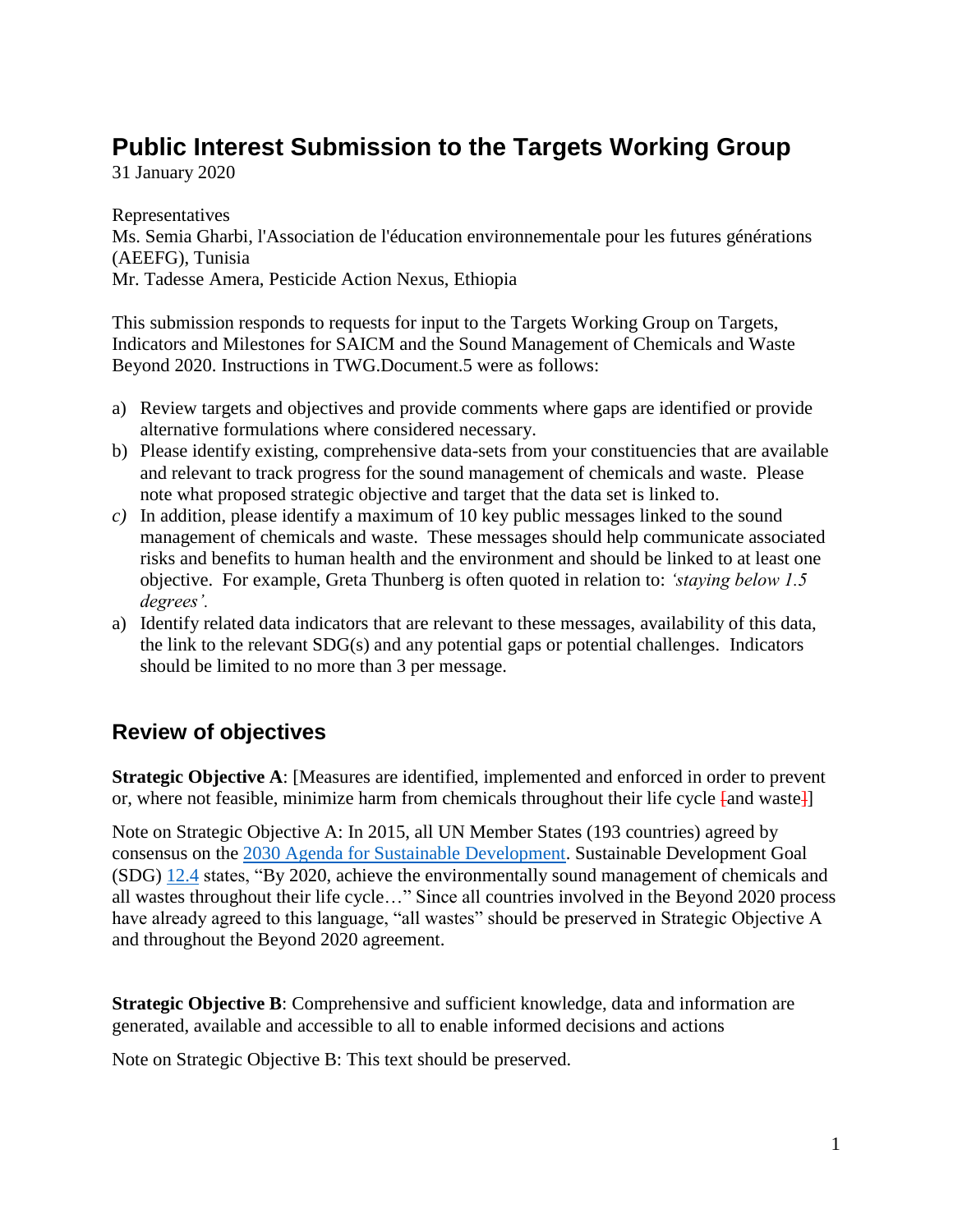#### **Strategic Objective C**: Issues of international concern [that warrant [global] [and] [joint] action<sup>1</sup> are identified, prioritized and addressed

Note on Strategic Objective C: The issues should be international in nature and they should be identified, prioritized and addressed. This formulation captures the intention of joint action and the criteria used to identify them will account for whether work on them is warranted.

**Strategic Objective D**: Benefits to human health and the environment are maximized and harms risks are prevented or, where not feasible, minimized through safer alternatives, innovative and sustainable solutions and forward thinking

Note on Strategic Objective D: An important objective of the Beyond 2020 agreement is to actually prevent harms to human health and the environment, not just the possibility of harm. For this reason, it is extremely important to clearly state "harms" and not "risks", which implies potential harm.

**Strategic Objective E:** [The *importance* of the sound management of chemicals and waste makes concrete contributions to as an essential element to achieving sustainable development through measurable actions, is recognized by all<sub>1</sub>; adequate financial and non-financial resources, are *[identified and] mobilized; actions are accelerated; and necessary [transparent and* accountable] partnerships are established to foster cooperation among stakeholders].]

Note on Strategic Objective E: As drafted, this objective tries to capture too many ideas. Many of them can be dealt with in the high-level declaration or other elements of the agreement. ICCM4 resolution IV/4 describes the most important requirement of the Beyond 2020 process: *"develop recommendations regarding measurable objectives in support of the 2030 Agenda for Sustainable Development."* This should be captured in Strategic Objective E by noting concrete, measurable contributions. Key means to achieving these contributions to sustainable development are adequate resources and cooperation among stakeholders.

### **Review of targets and proposals for indicators**

Many of the targets in the document TWG/Document/4 are process-focused which is not consistent with the thematic group agreement at IP3 which concluded that the balance of indicators should be increased towards impact-oriented ones. In addition, the possible indicators for issues of concern are separate from the indicators that correspond to objectives  $A - E$ . As the document itself asks, *"Where do these indicators belong?"* There is value in placing at least some of these targets for issues of concern under relevant strategic objectives, since these issues are globally agreed upon priorities for action. In fact, agreed issues of concern provide a relevant template for action under the new agreement with sensible targets under most objectives.

| Objective | Target                                                             | <b>Indicator</b>                | <b>SDGs</b> |
|-----------|--------------------------------------------------------------------|---------------------------------|-------------|
|           | A1 Countries adopt, implement and   A1 I1 Number of countries that |                                 |             |
|           | enforce legal frameworks on the                                    | submit web links and/or text of |             |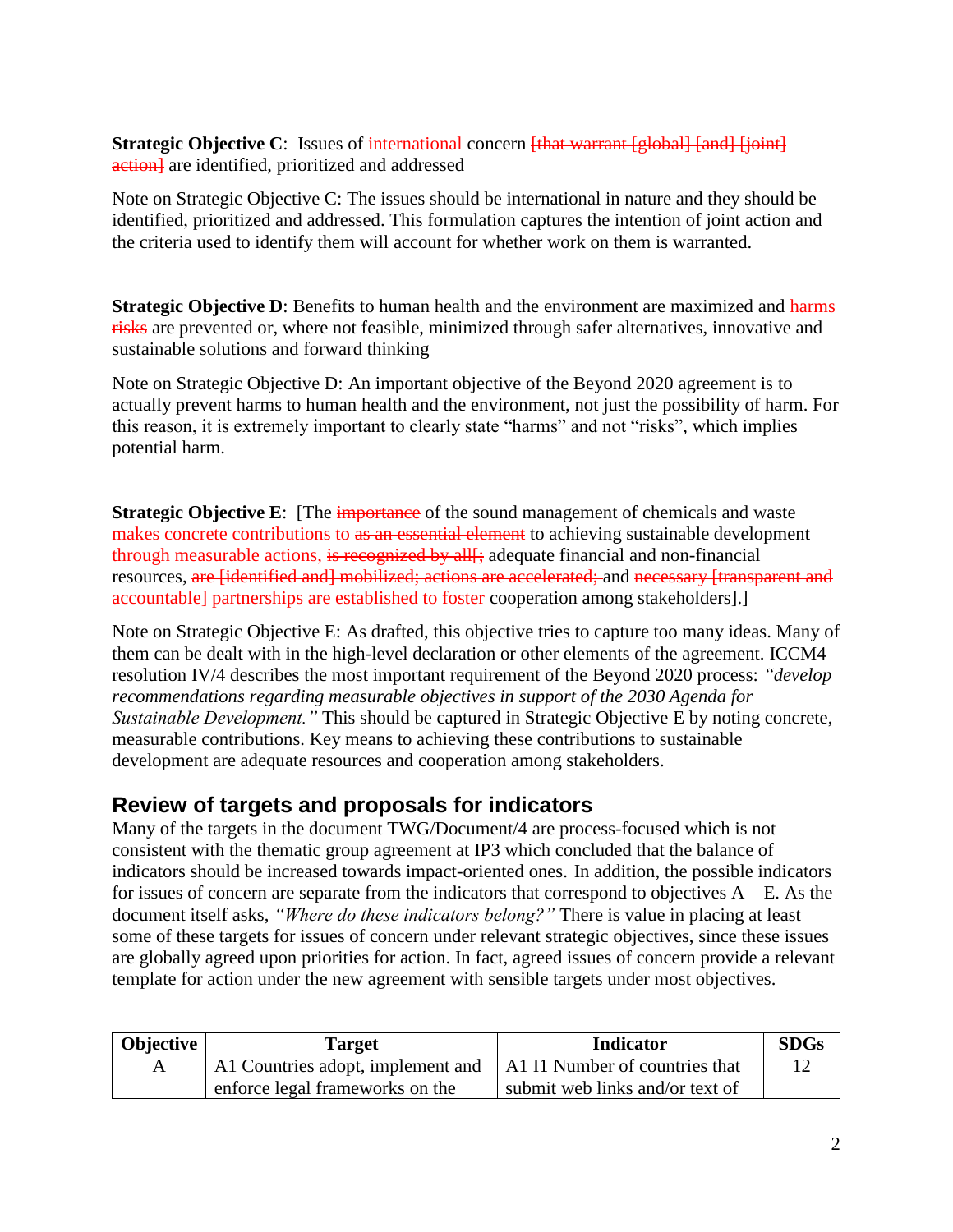| sound management of chemicals     | legal frameworks governing                |          |
|-----------------------------------|-------------------------------------------|----------|
| and wastes                        | chemicals, pesticides and wastes          |          |
|                                   | A1 I2 Number of countries with            | 3, 12    |
|                                   | legally binding prohibitions on:          |          |
|                                   | 1) lead in all paints $(90 ppm)$ ; 2)     |          |
|                                   | highly hazardous pesticides; 3)           |          |
|                                   | all forms of asbestos; 4) single          |          |
|                                   | use plastic packaging and                 |          |
|                                   | products; 5) per- and                     |          |
|                                   | polyfluorinated chemicals                 |          |
|                                   | (PFAS) as a class                         |          |
|                                   | A1 I3 Number of countries with            | 2, 3, 8  |
|                                   | national regulations on: 1) EDCs          |          |
|                                   | and potential EDCs; 2)                    |          |
|                                   | nanomaterial safety; 3)                   |          |
|                                   | disclosure of chemicals of                |          |
|                                   | concern <sup>1</sup> in consumer products |          |
|                                   | A1 I4 Number of enforcement               | 2, 3, 12 |
|                                   | actions; assessed penalties legal         |          |
|                                   | judgements; and return to sender          |          |
|                                   | actions implemented by 2030               |          |
|                                   | A1 I5 Number of countries that            | 2, 3, 12 |
|                                   | adopt policies and instruments            |          |
|                                   | that implement agroecological             |          |
|                                   | strategies by 2030                        |          |
|                                   | A1 I6 Number of countries that            | 3, 9, 12 |
|                                   | adopt policy instruments to               |          |
|                                   | reduce, substitute, and eliminate         |          |
|                                   | hazardous substances in                   |          |
|                                   | electrical and electronic products        |          |
| A2: Countries have sufficient     | A2 I1 Number of countries with            | 3, 12    |
| capacity to address chemicals and | monitoring schemes and publicly           |          |
| waste issues nationally           | available data on: 1) lead in all         |          |
|                                   | paints (90 ppm); 2) highly                |          |
|                                   | hazardous pesticides; 3) all              |          |
|                                   | forms of asbestos; 4) single use          |          |
|                                   | plastic packaging and products;           |          |
|                                   | 5) per- and polyfluorinated               |          |
|                                   | chemicals (PFAS) as a class               |          |

<sup>&</sup>lt;sup>1</sup> Groups of chemicals that might be prioritized include persistent, bioaccumulative and toxic substances (PTS); very persistent and very bioaccumulative substances; chemicals that are carcinogens or mutagens or that adversely affect, inter alia, the reproductive, endocrine, immune or nervous systems; persistent organic pollutants (POPs), mercury and other chemicals of global concern; chemicals produced or used in high volumes; chemicals subject to wide dispersive uses; and other chemicals of concern at the national level. SAICM Overarching Policy Strategy para 9.

 $\overline{a}$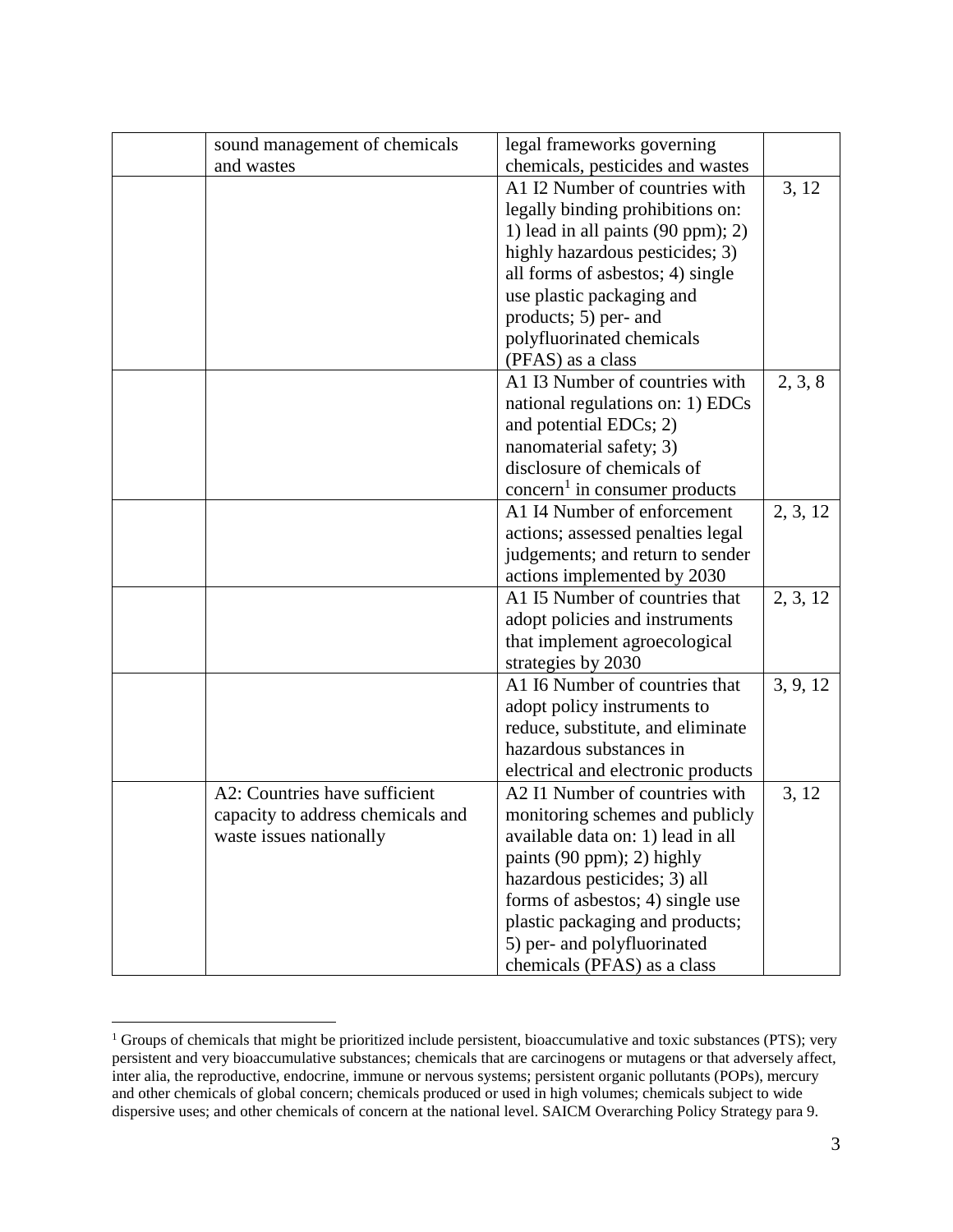|                                                                                                               | A2 I2 Number of countries                                                                                                                                                                                                                                                                                       | 8, 16             |
|---------------------------------------------------------------------------------------------------------------|-----------------------------------------------------------------------------------------------------------------------------------------------------------------------------------------------------------------------------------------------------------------------------------------------------------------|-------------------|
|                                                                                                               | conducting biomonitoring and                                                                                                                                                                                                                                                                                    |                   |
|                                                                                                               | health surveillance of workers                                                                                                                                                                                                                                                                                  |                   |
|                                                                                                               | A2 I3 Number of countries                                                                                                                                                                                                                                                                                       | 12, 16            |
|                                                                                                               | conducting monitoring with                                                                                                                                                                                                                                                                                      |                   |
|                                                                                                               | publicly available data of: 1)                                                                                                                                                                                                                                                                                  |                   |
|                                                                                                               | EDCs and potential EDCs; 2)                                                                                                                                                                                                                                                                                     |                   |
|                                                                                                               | EPPPs and their transformation                                                                                                                                                                                                                                                                                  |                   |
|                                                                                                               | products; 3) PM2.5                                                                                                                                                                                                                                                                                              |                   |
|                                                                                                               | A2 I4 Number of countries                                                                                                                                                                                                                                                                                       | 12, 16            |
|                                                                                                               | identifying and conducting                                                                                                                                                                                                                                                                                      |                   |
|                                                                                                               | inventories of sites contaminated                                                                                                                                                                                                                                                                               |                   |
|                                                                                                               | by toxic chemicals including                                                                                                                                                                                                                                                                                    |                   |
|                                                                                                               | obsolete pesticides, mercury, and                                                                                                                                                                                                                                                                               |                   |
|                                                                                                               | others                                                                                                                                                                                                                                                                                                          |                   |
| A3: Countries are implementing the                                                                            | A3 I1 Number of publicly                                                                                                                                                                                                                                                                                        | 12                |
| chemicals and waste-related                                                                                   | available national                                                                                                                                                                                                                                                                                              |                   |
| multilateral environmental                                                                                    | implementation / action plans                                                                                                                                                                                                                                                                                   |                   |
|                                                                                                               | developed, implemented,                                                                                                                                                                                                                                                                                         |                   |
| agreements                                                                                                    | reported and assessed                                                                                                                                                                                                                                                                                           |                   |
|                                                                                                               | A3 I2 Number of countries                                                                                                                                                                                                                                                                                       | 8, 12             |
|                                                                                                               | ratifying and implementing ILO                                                                                                                                                                                                                                                                                  |                   |
|                                                                                                               | conventions 29, 87, 98, 100, 105,                                                                                                                                                                                                                                                                               |                   |
|                                                                                                               | 111, 138, 139, 155, 161, 162,                                                                                                                                                                                                                                                                                   |                   |
|                                                                                                               | 167, 170, 174, 176, 182, 184,                                                                                                                                                                                                                                                                                   |                   |
|                                                                                                               | 187                                                                                                                                                                                                                                                                                                             |                   |
|                                                                                                               | A3 I3 Number of countries                                                                                                                                                                                                                                                                                       | 11, 12            |
|                                                                                                               | ratifying and implementing the                                                                                                                                                                                                                                                                                  |                   |
|                                                                                                               | <b>Basel Ban Amendment</b>                                                                                                                                                                                                                                                                                      |                   |
|                                                                                                               | A3 I4 Number of governments                                                                                                                                                                                                                                                                                     | 11, 12            |
|                                                                                                               | that end illegal traffic of toxic                                                                                                                                                                                                                                                                               |                   |
|                                                                                                               | substances and wastes                                                                                                                                                                                                                                                                                           |                   |
|                                                                                                               | A3 I5 Number of countries with                                                                                                                                                                                                                                                                                  | 12, 16            |
|                                                                                                               | public interest civil society                                                                                                                                                                                                                                                                                   |                   |
|                                                                                                               | representatives participating in                                                                                                                                                                                                                                                                                |                   |
|                                                                                                               |                                                                                                                                                                                                                                                                                                                 |                   |
|                                                                                                               |                                                                                                                                                                                                                                                                                                                 |                   |
|                                                                                                               |                                                                                                                                                                                                                                                                                                                 |                   |
|                                                                                                               |                                                                                                                                                                                                                                                                                                                 |                   |
|                                                                                                               |                                                                                                                                                                                                                                                                                                                 |                   |
|                                                                                                               |                                                                                                                                                                                                                                                                                                                 |                   |
|                                                                                                               |                                                                                                                                                                                                                                                                                                                 |                   |
|                                                                                                               |                                                                                                                                                                                                                                                                                                                 |                   |
|                                                                                                               |                                                                                                                                                                                                                                                                                                                 |                   |
|                                                                                                               |                                                                                                                                                                                                                                                                                                                 |                   |
| A4: Companies have incorporated<br>the sound management of chemicals<br>throughout their life cycle and waste | national implementation<br>committees of SAICM and of<br>the Basel, Minamata, Rotterdam,<br>and Stockholm Conventions<br>A3 I6 Number of countries that<br>fully implement the FAO/WHO<br><b>International Code of Conduct</b><br>A4 I1 Number of hazardous<br>substances eliminated from<br>production and use | 2, 12<br>3, 9, 12 |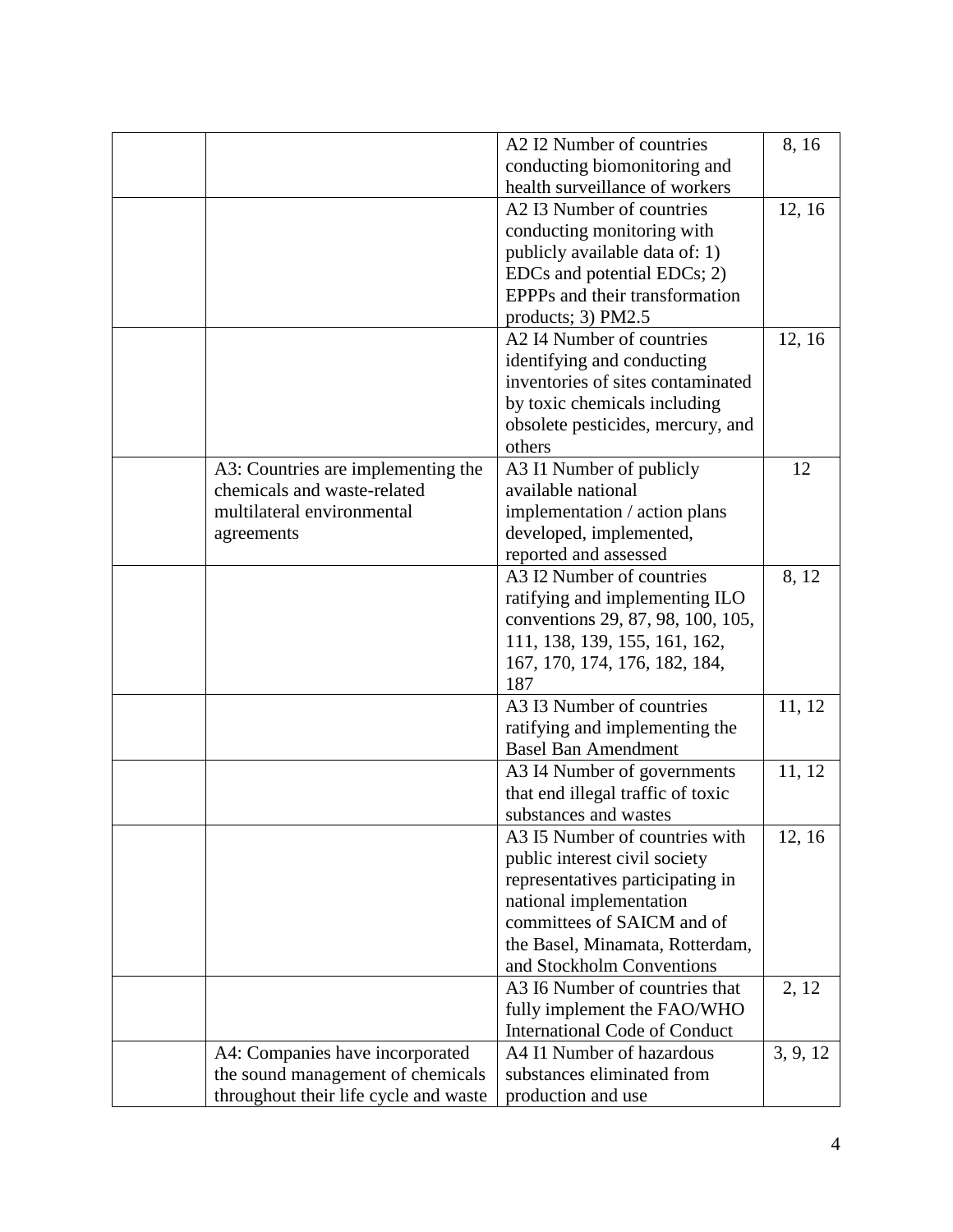| into their planning, policies and      |                                    |          |
|----------------------------------------|------------------------------------|----------|
| practices including internalization of |                                    |          |
| costs                                  |                                    |          |
|                                        | A4 I2 Number of companies          | 9, 12    |
|                                        | publicly reporting their chemical  |          |
|                                        | footprint annually                 |          |
|                                        | A4 I3 Number of companies          | 3, 8, 12 |
|                                        | implementing the 2011 Vienna       |          |
|                                        | recommendations on hazardous       |          |
|                                        | substances within the lifecycle of |          |
|                                        | electrical and electronic products |          |
|                                        | A4 I4 Number of countries with     |          |
|                                        |                                    | 9, 12,   |
|                                        | economic instruments that          | 17       |
|                                        | internalize the costs of chemicals |          |
|                                        | producers or importers             |          |
| A5: Governments and industry           | A5 I1 Number of occupational       | 8, 9, 12 |
| ensure that workers are protected      | health and safety regulations that |          |
| from the harms associated with         | provide meaningful right to        |          |
| chemicals and waste and that           | know to workers, prioritize        |          |
| workers have the means to protect      | prevention and hazard-based        |          |
| themselves.                            | assessment, establish exposure     |          |
|                                        | limits protective of the most      |          |
|                                        | vulnerable populations, and        |          |
|                                        | provide equal protection in the    |          |
|                                        | workplace and the community        |          |
|                                        | A5 I2 Number of pollutant          | 9, 12,   |
|                                        | release and transfer registers     | 16       |
|                                        | (PRTR) with publicly accessible    |          |
|                                        | data established                   |          |
|                                        | A5 I3 Number of countries          | 12, 16   |
|                                        | establishing and implementing      |          |
|                                        | mechanisms to ensure               |          |
|                                        |                                    |          |
|                                        | meaningful participation of        |          |
|                                        | workers in decisions on sound      |          |
|                                        | chemicals management               |          |
|                                        |                                    |          |
|                                        | A5 I4 Number of countries with     | 8        |
|                                        | policy measures to facilitate a    |          |
|                                        | just transition towards            |          |
|                                        | environmentally sustainable        |          |
|                                        | economies and societies through    |          |
|                                        | decent work                        |          |
|                                        | A5 I5 Frequency rates of fatal     | 2, 3, 12 |
|                                        | and non-fatal occupational         |          |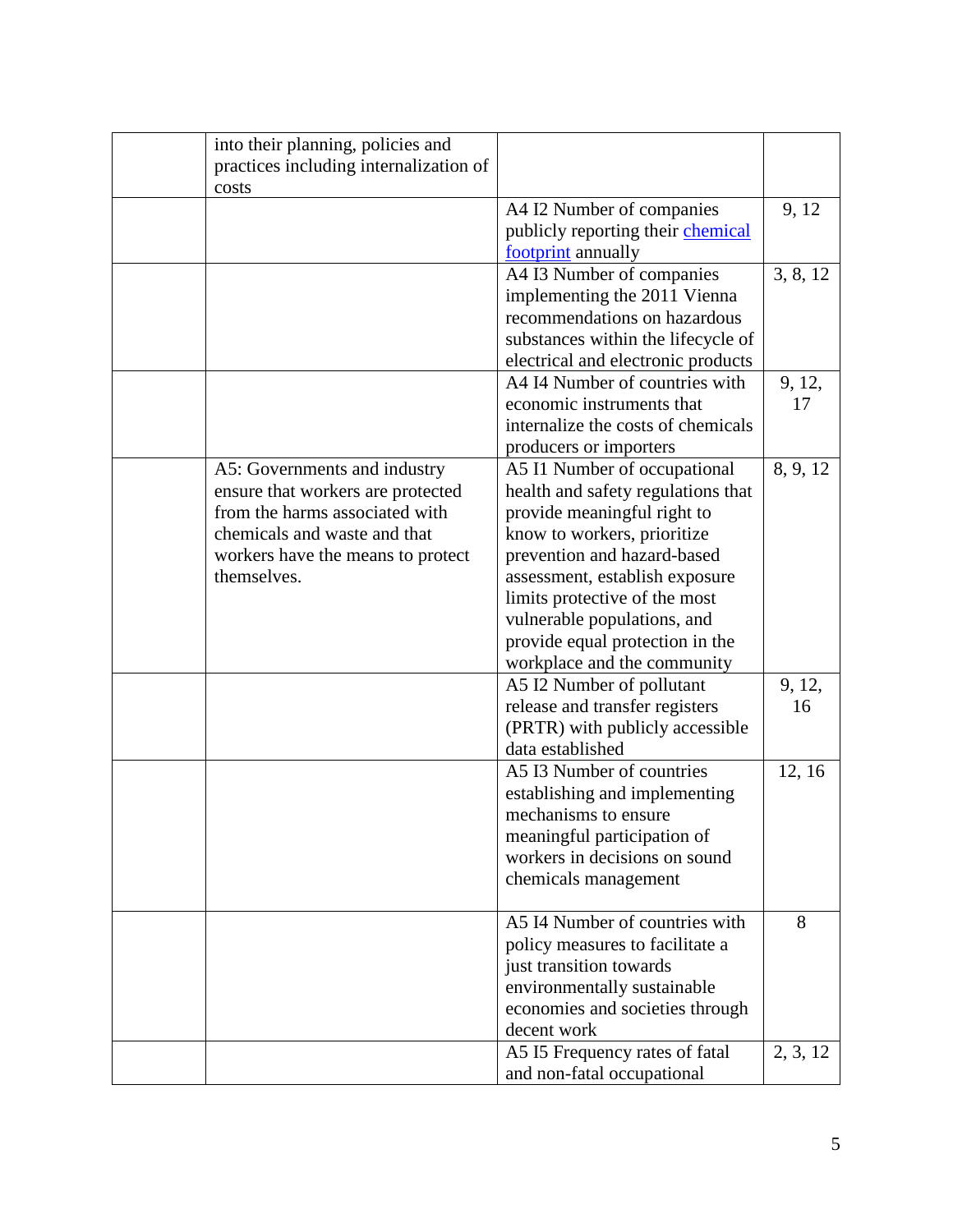|   |                                      | injuries and poisonings, by sex       |        |
|---|--------------------------------------|---------------------------------------|--------|
|   |                                      | and migrant status                    |        |
| B | B1 Comprehensive data and            | B1 I1 Number of countries that        | 2, 12, |
|   | information for all chemicals on the | have identified and made              | 16     |
|   | market are available and accessible, | publicly available,                   |        |
|   | including information and data on    | environmental and health              |        |
|   | properties, health and environmental | information on 50 pesticides that     |        |
|   | effects, uses, hazard- and risk-     | should be classified as highly        |        |
|   | assessment results and risk-         | hazardous under the conditions        |        |
|   | management measures, monitoring      | of their ordinary use                 |        |
|   | results and regulatory status        |                                       |        |
|   | throughout their life cycle          |                                       |        |
|   |                                      | B1 I2 Number of pollutant             | 12, 16 |
|   |                                      | release and transfer registers        |        |
|   |                                      | (PRTR) with publicly accessible       |        |
|   |                                      | data established                      |        |
|   |                                      |                                       |        |
|   |                                      | B1 I3 Number of countries             | 3, 16  |
|   |                                      | implementing GHS                      |        |
|   |                                      | B1 I4 Number of countries             | 12, 16 |
|   |                                      | identifying gaps in existing          |        |
|   |                                      | legislation and developing            |        |
|   |                                      | regulations to disclosure             |        |
|   |                                      | chemicals in products                 |        |
|   |                                      | B1 I5 IOMC establishes a living,      | 12, 16 |
|   |                                      | publicly available global             |        |
|   |                                      | inventory of nanomaterials on         |        |
|   |                                      | the market and a list of EDCs         |        |
|   |                                      | and potential EDCs                    |        |
|   |                                      | B1 I6 Number of countries with        | 3, 12, |
|   |                                      | poison centers                        | 16     |
|   | B2 All stakeholders, in particular   | B <sub>2</sub> I1 Number of countries | 3, 12  |
|   | industries and regulators, have and  | implementing IOMC guidance            |        |
|   | are using the most appropriate and   | on safe management of legacy          |        |
|   | standardized tools, guidelines and   | lead paint                            |        |
|   | best practices for assessments and   |                                       |        |
|   | sound management, as well as for     |                                       |        |
|   | the prevention of harm, risk         |                                       |        |
|   |                                      |                                       |        |
|   | reduction, monitoring and            |                                       |        |
|   | enforcement                          |                                       |        |
|   |                                      | B2 I2 Number of countries             | 6, 12  |
|   |                                      | implementing an IOMC                  |        |
|   |                                      | inventory of available techniques     |        |
|   |                                      | in waste water treatment/water        |        |
|   |                                      | treatment plants for removing         |        |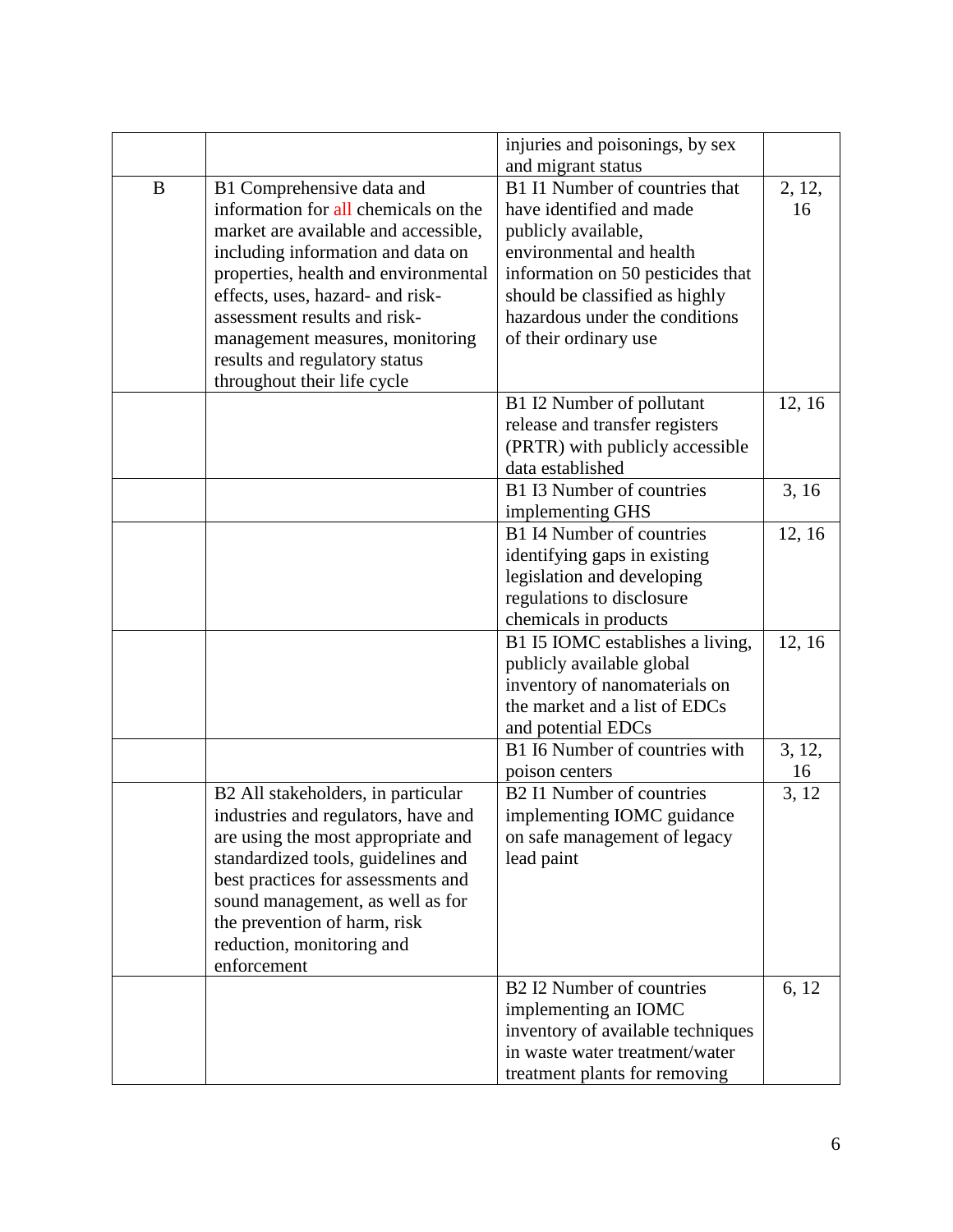|                                     | pharmaceutical pollutants and<br><b>PFAS</b>              |          |
|-------------------------------------|-----------------------------------------------------------|----------|
|                                     | <b>B2 I3 Number of countries</b>                          | 12, 15   |
|                                     | implementing Stockholm and                                |          |
|                                     | Minamata Convention guidance                              |          |
|                                     | on identification and cleanup of                          |          |
|                                     | contaminated sites                                        |          |
| B3 Information and standardized     | B3 I1 Number of globally agreed                           | 12, 16   |
| methods are available and used to   | standards for collecting data on:                         |          |
| understand the impacts of chemicals | Mortality<br>$\bullet$                                    |          |
| and waste for improved burden-of-   | Morbidity<br>$\bullet$                                    |          |
| disease and cost-of inaction        | Environmental pollution<br>$\bullet$                      |          |
| estimates, to inform the            | Economic costs                                            |          |
| advancement of chemical safety      |                                                           |          |
| measures and to measure progress    |                                                           |          |
| towards reducing those impacts      |                                                           |          |
|                                     | B3 I2 Number of countries with                            | 3, 12    |
|                                     | national monitoring and                                   |          |
|                                     | education program on lead                                 |          |
|                                     | poisoning prevention                                      |          |
|                                     | B3 I3 Incidence and mortality                             | 3, 8, 12 |
|                                     | rate from diseases attributed to                          |          |
|                                     | occupational risk factors, by                             |          |
|                                     | disease, risk factor, sex, and age                        |          |
|                                     | group                                                     |          |
|                                     | B3 I4 Number of countries with                            | 12, 16   |
|                                     | concrete actions to raise                                 |          |
|                                     | awareness of the public,<br>communities and workers about |          |
|                                     | existing legal frameworks that                            |          |
|                                     | address risk prevention and the                           |          |
|                                     | reduction of adverse impacts                              |          |
|                                     | from chemicals throughout their                           |          |
|                                     | life cycle and waste                                      |          |
| B4 Educational, training and public | B4 I1 Number of countries in                              | 2, 3, 12 |
| awareness programmes on chemical    | which IOMC works with                                     |          |
| safety and sustainability have been | stakeholders to provide                                   |          |
| developed and implemented,          | assistance to farmers to enable                           |          |
| including for vulnerable            | them to discontinue the use of                            |          |
| populations, along with worker      | highly hazardous pesticides                               |          |
| safety curricula and programmes at  | while maintaining their                                   |          |
| all levels                          | agricultural livelihood                                   |          |
|                                     | B4 I2 Number of public                                    | 12, 16   |
|                                     | awareness-raising campaigns on                            |          |
|                                     | chemical safety                                           |          |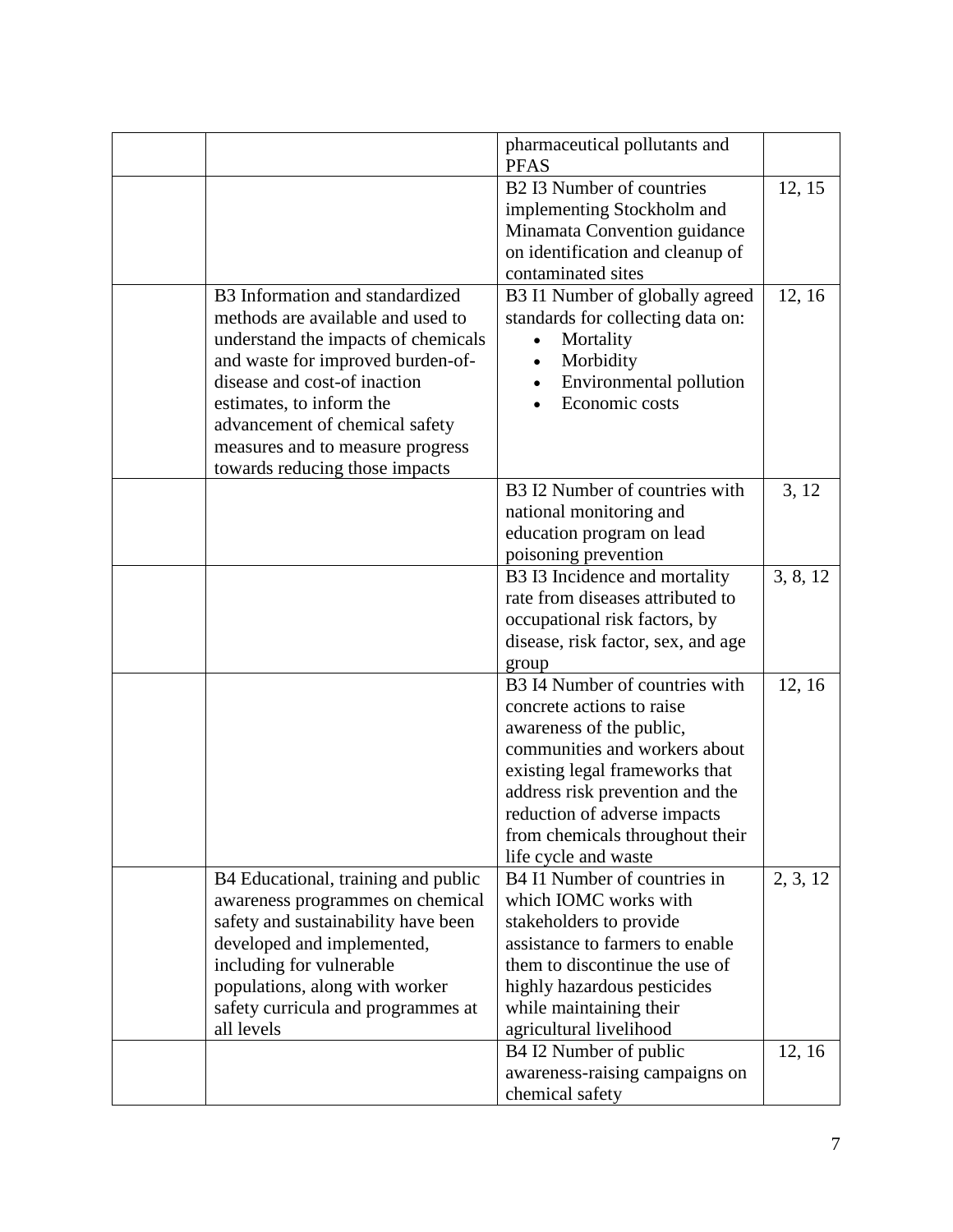|                                      | B4 I3 Number of trainings and       | 12, 16   |
|--------------------------------------|-------------------------------------|----------|
|                                      | public awareness-raising            |          |
|                                      | programs focused on women,          |          |
|                                      | children and the least educated     |          |
|                                      | B4 I4 Number of trainings and       | 12, 16   |
|                                      | public awareness-raising            |          |
|                                      | programs focused on workers,        |          |
|                                      | including ag workers and            |          |
|                                      | informal sector workers             |          |
| B5 Countries and stakeholders are    | B5 I1 Number of countries that      | 2, 3, 12 |
| implementing training on             | provide guidance with IOMC          |          |
| environmentally sound and safer      | assistance on safer alternatives to |          |
| alternatives, as well as on          | HHPs with priority to non-          |          |
| substitutions and the use of safer   | chemical alternatives and           |          |
| alternatives, such as agroecology    | ecosystem approaches to             |          |
|                                      | sustainable food and fiber          |          |
|                                      | production                          |          |
|                                      | B5 I2 Number of universities        | 9, 12    |
|                                      | implementing training in green      |          |
|                                      | chemistry.                          |          |
|                                      | B5 I3 Number of government          | 2, 12    |
|                                      | trainings in agroecology            |          |
|                                      | B5 I4 Number of companies           | 9, 12    |
|                                      | providing ongoing training in       |          |
|                                      | green chemistry                     |          |
| B6 (former C2) C2 Information on     | B6 I1 Private sector publicly       | 9, 12,   |
| the properties and risk management   | provides comprehensive              | 16       |
| of chemicals across the supply chain | information on adverse effects      |          |
| and their sound management           | for all chemicals in commerce,      |          |
| including alternatives, and the      | including mutagenicity,             |          |
| chemical contents of products is     | carcinogenicity and adverse         |          |
| available to all to enable informed  | effects on the reproductive,        |          |
| decisions and actions                | developmental, endocrine,           |          |
|                                      | immune and nervous systems          |          |
|                                      | B6 I2 A working group for the       | 12       |
|                                      | identification of chemicals of      |          |
|                                      | concern based on the prioritized    |          |
|                                      | intrinsic hazard properties in the  |          |
|                                      | CiP Programme for the global        |          |
|                                      | transparency standard in place      |          |
|                                      | and operational                     |          |
|                                      | B6I3 Chemicals of concern           | 12, 16   |
|                                      | based on the prioritized intrinsic  |          |
|                                      | hazard properties in the CiP        |          |
|                                      |                                     |          |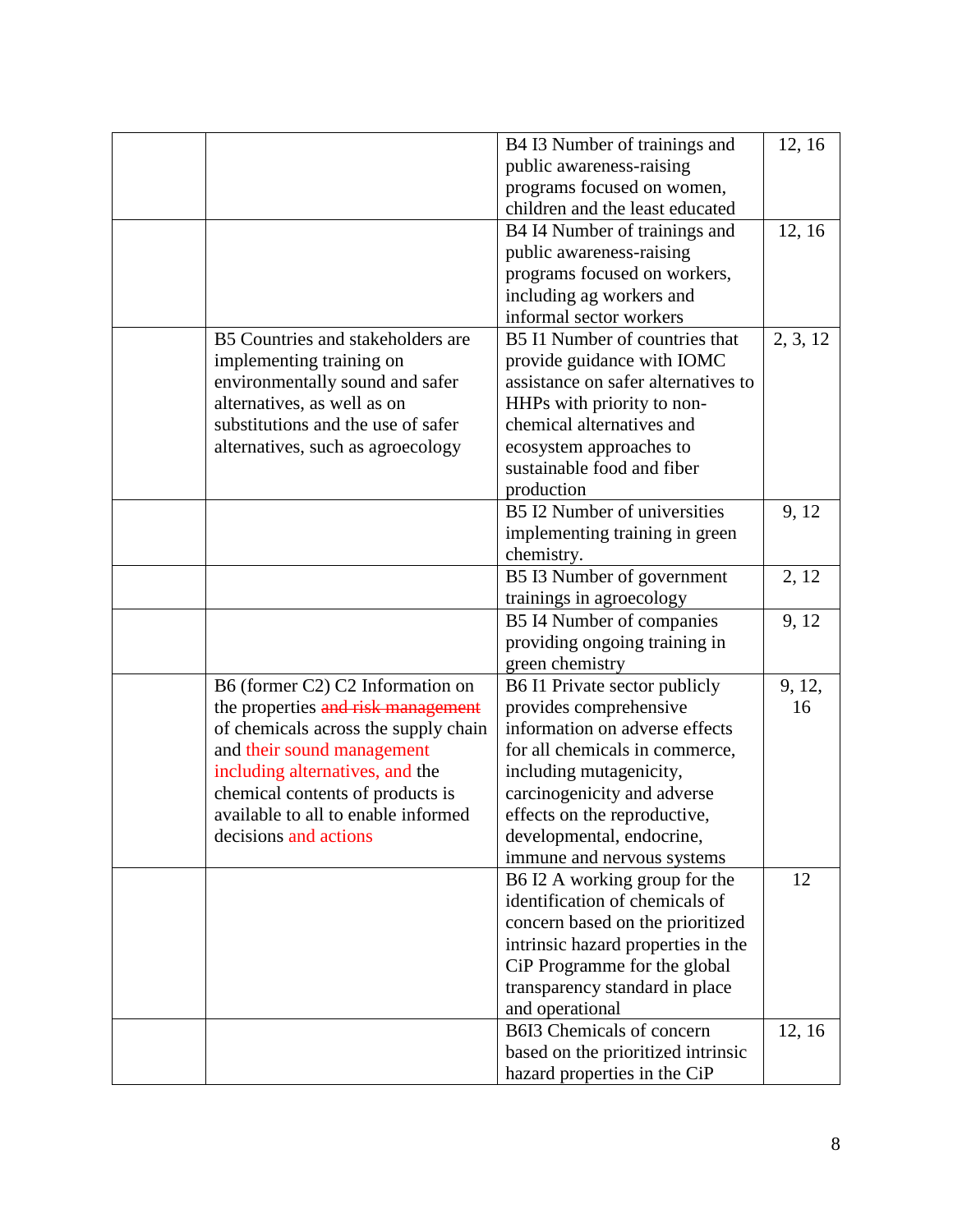| Programme identified for the                                                  |         |  |
|-------------------------------------------------------------------------------|---------|--|
|                                                                               |         |  |
| global transparency standard                                                  |         |  |
| B6I4 Dedicated funding in place                                               | 12, 16, |  |
| for the creation of a global                                                  | 17      |  |
| database for chemicals of                                                     |         |  |
| concern in specific product                                                   |         |  |
| categories                                                                    |         |  |
| B6 I5 A consultant for the                                                    | 12, 16  |  |
| creation of the global database                                               |         |  |
| for chemicals of concern in                                                   |         |  |
| specific product categories                                                   |         |  |
| procured and operational with no                                              |         |  |
| conflict of interest                                                          |         |  |
| B6 I6 Number of countries that                                                | 12, 16  |  |
| have adopted the global                                                       |         |  |
| transparency standard for                                                     |         |  |
| chemicals of concern into                                                     |         |  |
| national action plans and report                                              |         |  |
| to ICCM to feed in data to the                                                |         |  |
| global database                                                               |         |  |
| B6 I7 Information on HHPs                                                     |         |  |
| produced, imported, exported                                                  |         |  |
| and used is available to all                                                  |         |  |
| stakeholders                                                                  |         |  |
| B7 I8 Number of countries that                                                |         |  |
| have identified and made                                                      |         |  |
| publicly available,                                                           |         |  |
| environmental and health                                                      |         |  |
| information on pesticides that                                                |         |  |
| should be classified as highly                                                |         |  |
| hazardous under the conditions                                                |         |  |
| of their ordinary use.                                                        |         |  |
| $\mathcal{C}$<br>C1 Processes and Pprogrammes of<br>C1 I1 Number of countries | 12      |  |
| work including timelines are<br>implementing existing SAICM                   |         |  |
| established, adopted and<br>emerging policy issues and                        |         |  |
| issues of concern<br>implemented for identified issues of                     |         |  |
| concern to reduce and eliminate                                               |         |  |
| harm                                                                          |         |  |
| C1 I2 Number of issues of                                                     | 12      |  |
| concern processes and programs                                                |         |  |
| of work with timelines adopted                                                |         |  |
| C1 I3 Number of stakeholder                                                   | 12, 16  |  |
| assessments of implementation                                                 |         |  |
| of issues of concern performed                                                |         |  |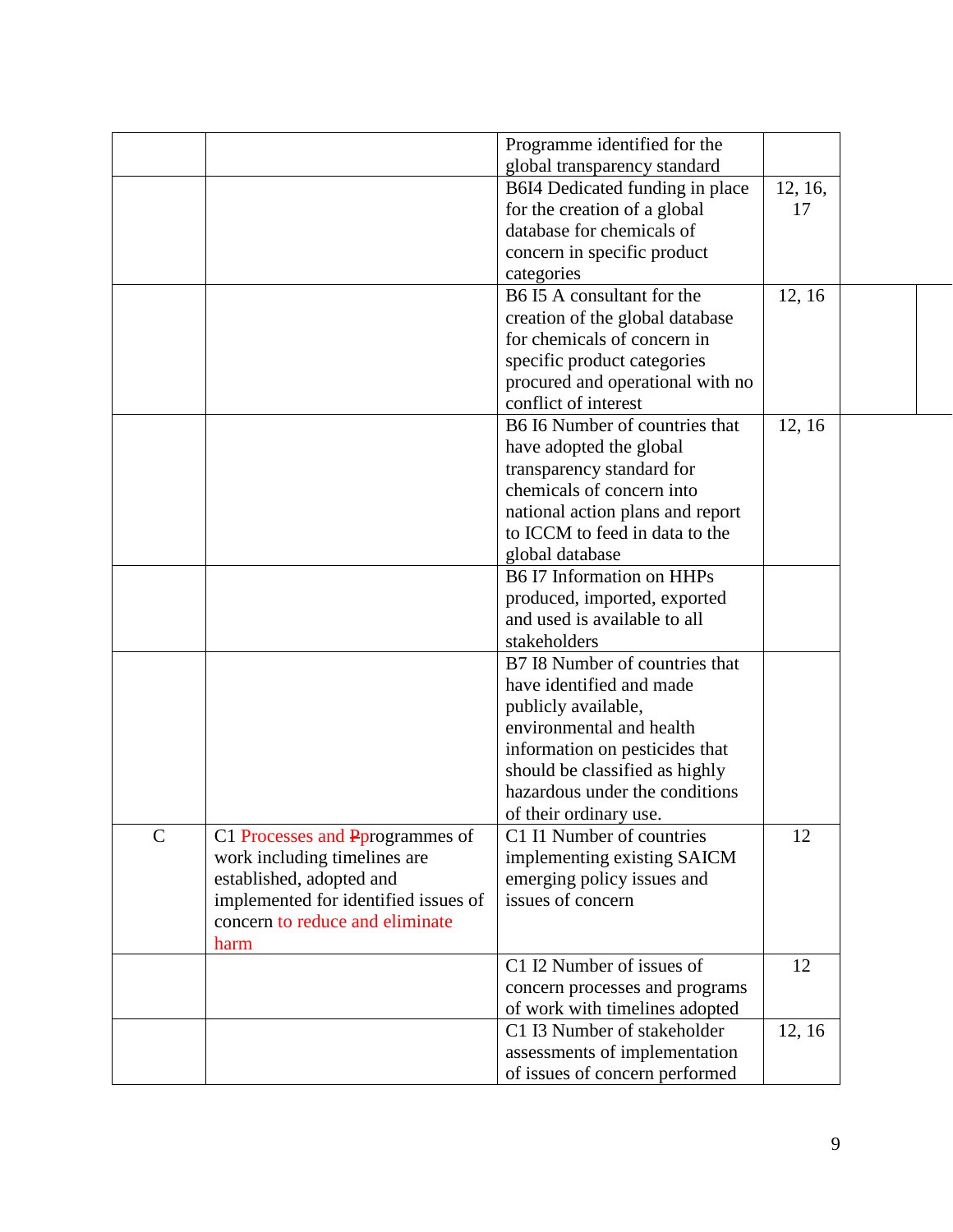|                                        | C1 I4 Number of issues of                             | 12      |
|----------------------------------------|-------------------------------------------------------|---------|
|                                        | concern for which targets in the                      |         |
|                                        | program of work were achieved                         |         |
|                                        | C1 I5 Amount of funding made                          | 12, 17  |
|                                        |                                                       |         |
|                                        | available to implement                                |         |
|                                        | programmes of work for issues                         |         |
|                                        | of concern as a proportion of                         |         |
|                                        | funding needed                                        |         |
| C <sub>2</sub> Moved to B <sub>6</sub> | C <sub>2</sub> I1 Moved to B <sub>6</sub>             |         |
|                                        | C <sub>2</sub> I <sub>2</sub> A working group for the | 12      |
|                                        | identification of chemicals of                        |         |
|                                        | concern based on the prioritized                      |         |
|                                        | intrinsic hazard properties in the                    |         |
|                                        | CiP Programme for the global                          |         |
|                                        | transparency standard in place                        |         |
|                                        | and operational                                       |         |
|                                        | C <sub>2</sub> I3 Chemicals of concern                | 12, 16  |
|                                        | based on the prioritized intrinsic                    |         |
|                                        | hazard properties in the CiP                          |         |
|                                        | Programme identified for the                          |         |
|                                        | global transparency standard                          |         |
|                                        | C <sub>2</sub> I4 Amount of dedicated                 | 12, 16, |
|                                        | funding in place for the creation                     | 17      |
|                                        | of a global database for                              |         |
|                                        | chemicals of concern in specific                      |         |
|                                        | product categories as a                               |         |
|                                        | proportion of funding needed                          |         |
|                                        | C <sub>2</sub> I5 A consultant for the                | 12, 16  |
|                                        | creation of the global database                       |         |
|                                        | for chemicals of concern in                           |         |
|                                        | specific product categories                           |         |
|                                        | procured and operational with no                      |         |
|                                        | conflict of interest.                                 |         |
|                                        | C <sub>2</sub> I6 Number of countries that            | 12, 16  |
|                                        | have adopted the global                               |         |
|                                        | transparency standard for                             |         |
|                                        | chemicals of concern into                             |         |
|                                        | national action plans and report                      |         |
|                                        | to ICCM to feed in data to the                        |         |
|                                        | global database                                       |         |
|                                        | C <sub>2</sub> I7 Information on HHPs                 | 2, 12,  |
|                                        | produced, imported, exported                          | 16      |
|                                        | and used is available to all                          |         |
|                                        | stakeholders                                          |         |
|                                        |                                                       |         |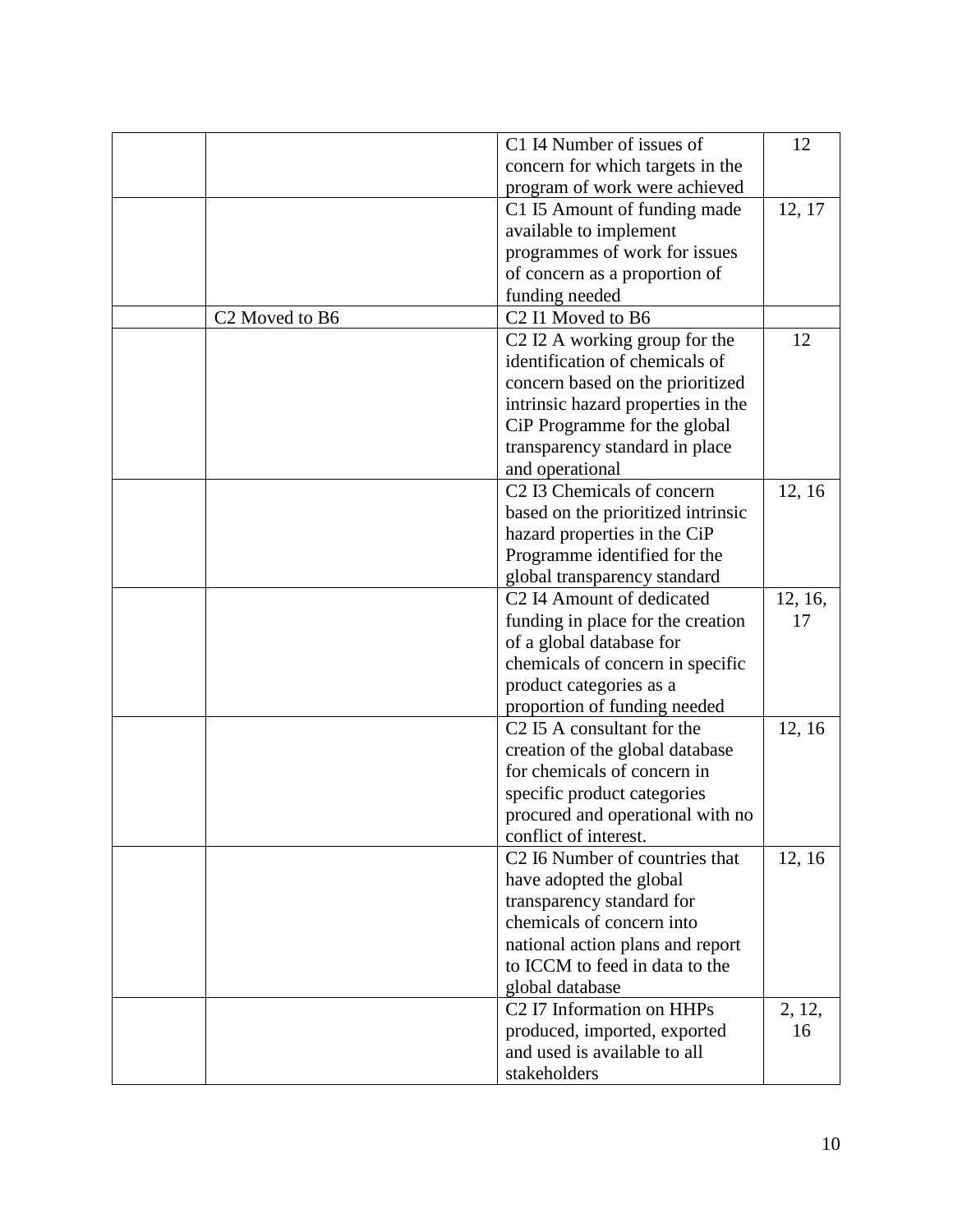| C3 Chemicals or groups of                             | C3 I1 Countries ban marketing                    | 12       |
|-------------------------------------------------------|--------------------------------------------------|----------|
| chemicals of global or regional                       | of chemicals of global or                        |          |
| concern, have been identified and                     | regional concern from the global                 |          |
| phased out or effectively restricted                  | transparency standard                            |          |
| at the national level, throughout the                 |                                                  |          |
| entire life cycle, including the waste                |                                                  |          |
| stages, in ways that exposure of                      |                                                  |          |
| humans and the environment is                         |                                                  |          |
| prevented or restricted                               |                                                  |          |
|                                                       | C <sub>3</sub> I <sub>2</sub> Countries restrict | 12       |
|                                                       |                                                  |          |
|                                                       | chemicals of global or regional                  |          |
|                                                       | concern from the global                          |          |
|                                                       | transparency standard.                           |          |
|                                                       | C3 I3 Number of highly                           | 2, 12    |
|                                                       | hazardous pesticides, the                        |          |
|                                                       | manufacture, import, sale and                    |          |
|                                                       | use of which, have been phased                   |          |
|                                                       | out                                              |          |
| C <sub>4</sub> All non-essential <sup>2</sup> uses of | C4 I1 A workgroup in place to                    | 12, 16   |
| chemicals or groups of chemicals of                   | map non-essential uses, in line                  |          |
| concern have been identified,                         | with the Montreal Protocol                       |          |
| phased out or effectively restricted.                 | definition, for the chemicals of                 |          |
|                                                       | concern in the global                            |          |
|                                                       | transparency standard                            |          |
|                                                       | C4 I2 Non-essential uses, in line                | 12, 16   |
|                                                       | with the Montreal Protocol                       |          |
|                                                       | definition, are mapped for the                   |          |
|                                                       | chemicals of concern in the                      |          |
|                                                       | global transparency standard                     |          |
|                                                       | C4 I3 Procurement policies of                    | 12, 16   |
|                                                       | national and local governments,                  |          |
|                                                       | manufacturers and retailers do                   |          |
|                                                       | not permit purchasing of                         |          |
|                                                       | products where chemicals of                      |          |
|                                                       | concern from the global                          |          |
|                                                       | transparency list have been used                 |          |
|                                                       | in ways considered non-essential                 |          |
|                                                       | in line with the Montreal                        |          |
|                                                       | Protocol definition                              |          |
|                                                       |                                                  |          |
|                                                       | C4 I4 Number of countries that                   | 2, 3, 12 |
|                                                       | have phased out the                              |          |
|                                                       | manufacture, import, sale and                    |          |

 $2^2$  See the concept of "essential use" in Decision IV/25 for the Montreal Protocol. The two elements of an essential use are that a use is "necessary for health or safety or for the functioning of society" and that "there are no available technically and economically feasible alternatives." All other uses are considered to be non-essential.

 $\overline{a}$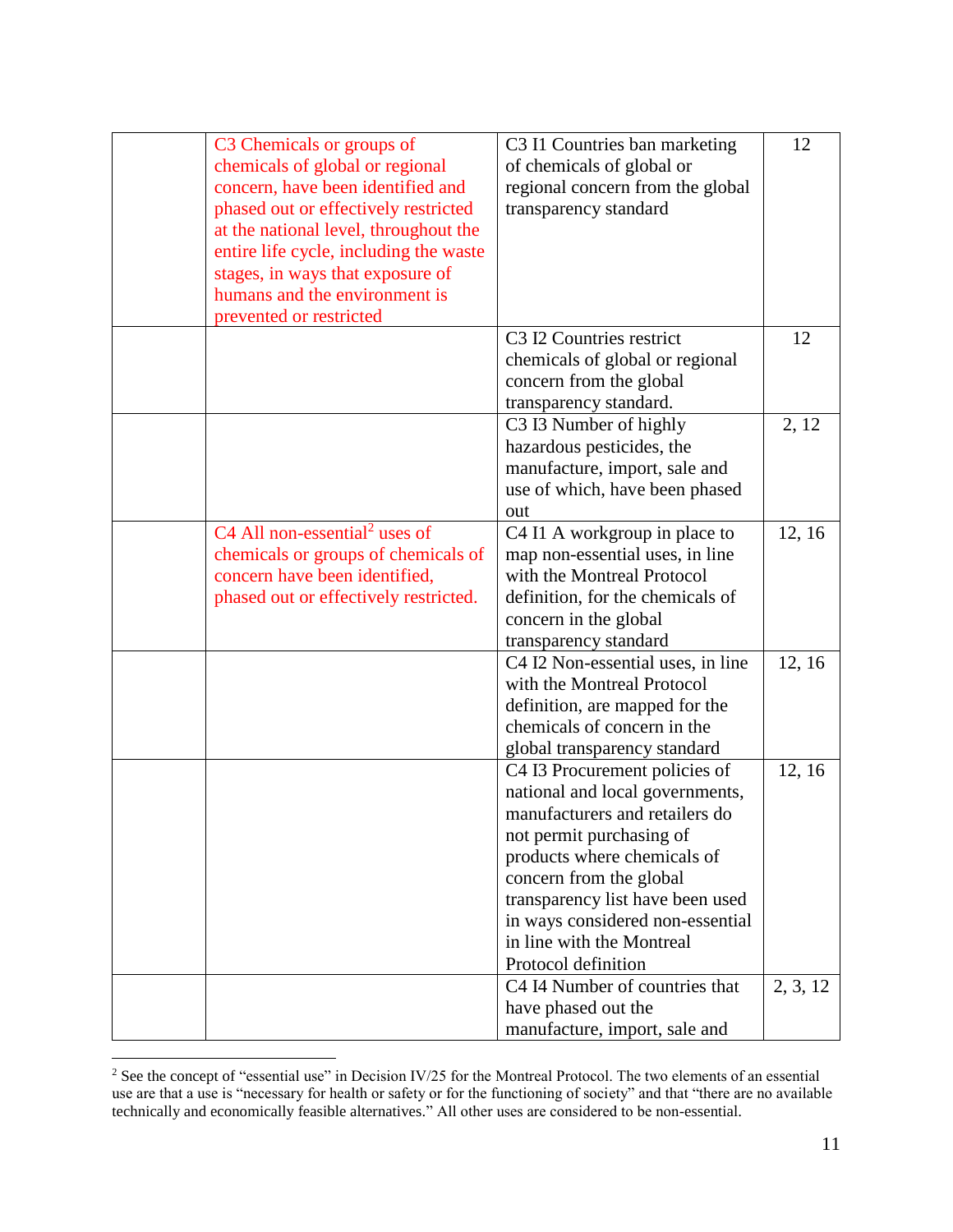|                                      | use of highly hazardous                                |          |
|--------------------------------------|--------------------------------------------------------|----------|
|                                      | pesticides                                             |          |
| C5 Reduction in occupational and     | C5 I1 Significant reduction in                         | 2, 3, 12 |
| unintended poisoning (morbidity      | unintentional pesticide                                |          |
| and mortality) caused by chemicals   | poisonings globally (80%                               |          |
| or groups of chemicals of global and | reduction by 2030, compared to                         |          |
| regional concern                     | 2020)                                                  |          |
|                                      | C5 I2 Significant reduction in                         | 2, 3, 12 |
|                                      | the number of pesticide-related                        |          |
|                                      | suicides                                               |          |
| C6 Reduction of exposure to          | C6 I1 Non-essential uses for                           | 12       |
| biodiversity to chemicals or groups  | chemicals from the global                              |          |
| of chemicals of global and regional  | transparency standard for                              |          |
| concern                              | chemicals of concern are phased                        |          |
|                                      | out                                                    |          |
|                                      | C6 I2 Environmental monitoring                         | 12       |
|                                      | of chemicals from the list of                          |          |
|                                      | chemicals of concern in the                            |          |
|                                      | global transparency standard in                        |          |
|                                      | place                                                  |          |
|                                      | C6 I3 Significant reduction of                         | 12       |
|                                      | environmental concentration                            |          |
|                                      | (soil, surface water and                               |          |
|                                      | groundwater, air) of chemicals                         |          |
|                                      | of global and regional concern                         |          |
| C7 Governments implement             | C7 I1 National                                         | 2, 12    |
| policies and programmes to increase  | innovation/substitution funds                          |          |
| support to non-chemical alternatives | and funds for support of                               |          |
| including agroecology to replace the | identification of new market                           |          |
| chemicals or groups of chemicals of  | opportunities, e.g., through tax-                      |          |
| global and regional concern,         | switching and subsidies-                               |          |
| including highly hazardous           | switching reforms previously                           |          |
| pesticides                           | supporting production of                               |          |
|                                      | chemicals of global concern,                           |          |
|                                      | support substitution work                              |          |
|                                      | C7 I2 Dedicated external funds                         | 12       |
|                                      | are earmarked to support                               |          |
|                                      | innovation/substitution and for                        |          |
|                                      | identification of new market                           |          |
|                                      |                                                        |          |
|                                      | opportunities in low- and                              |          |
|                                      | middle-income countries<br>C7 I3 National substitution |          |
|                                      |                                                        | 12       |
|                                      | support centers established to                         |          |
|                                      | support industry                                       |          |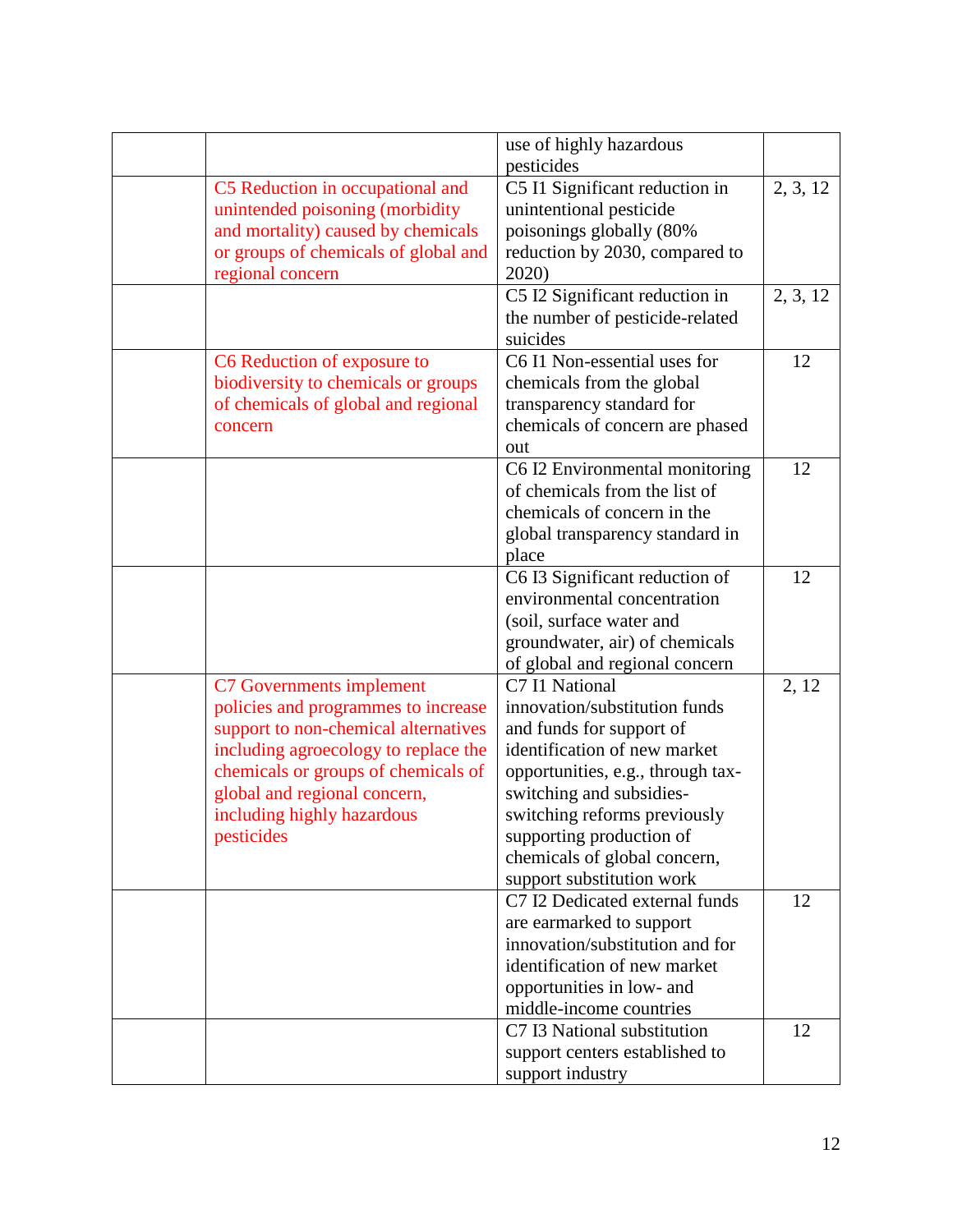|   |                                        | C7 I4 Number of countries that     | 12       |
|---|----------------------------------------|------------------------------------|----------|
|   |                                        | have policies in place that        |          |
|   |                                        | supports non-chemical              |          |
|   |                                        | alternatives to replace to replace |          |
|   |                                        | the chemicals or groups of         |          |
|   |                                        | chemicals of global and regional   |          |
|   |                                        | concern, including highly          |          |
|   |                                        | hazardous pesticides               |          |
|   | C8 Reduction of subsidies provided     | C8 I1 National tax-switching and   | 12, 17   |
|   | to produce, trade and use chemicals    | subsidies-switching reforms        |          |
|   | and groups of chemicals of global      | reallocate money to funds to       |          |
|   |                                        |                                    |          |
|   | and regional concern                   | support innovation/substitution    |          |
|   |                                        | C8 I2 Number and financial         | 12, 17   |
|   |                                        | volume of subsidies provided to    |          |
|   |                                        | sustain trade and use of           |          |
|   |                                        | chemicals and groups of            |          |
|   |                                        | chemicals of global and regional   |          |
|   |                                        | concern are identified and         |          |
|   |                                        | reduced                            |          |
| D | D1 Companies adopt and implement       | D1 I1 Number of policies and       | 3, 9, 12 |
|   | corporate policies and practices, that | actions for safer substitutes      |          |
|   | promote resource efficiency and that   | implemented by the private         |          |
|   | incorporate the development,           | sector and proportion of           |          |
|   | production and use of sustainable      | substitutes compared to all        |          |
|   | and safer alternatives, including new  | substances manufactured or used    |          |
|   | technologies and non-chemical          |                                    |          |
|   | alternatives                           |                                    |          |
|   |                                        | D1 I2 Number of companies that     | 3, 9, 12 |
|   |                                        | phase out the manufacture,         |          |
|   |                                        | import, sale and use of lead       |          |
|   |                                        | pigments and paint                 |          |
|   |                                        | D1 I3 Number of companies that     | 2, 3, 9  |
|   |                                        | phase out the manufacture,         |          |
|   |                                        | import, sale and use of highly     |          |
|   |                                        | hazardous pesticides (HHPs) and    |          |
|   |                                        | proportion of HHPs                 |          |
|   |                                        | manufactured that are phased-      |          |
|   |                                        | out                                |          |
|   |                                        | D1 I4 Number of companies          | 9, 12    |
|   |                                        | providing comprehensive and        |          |
|   |                                        | verifiable information on          |          |
|   |                                        | adverse effects for all            |          |
|   |                                        | nanomaterials in commerce          |          |
|   |                                        |                                    |          |
|   |                                        | D1 I5 Number of companies          | 9, 12,   |
|   |                                        | implementing the SAICM             | 16       |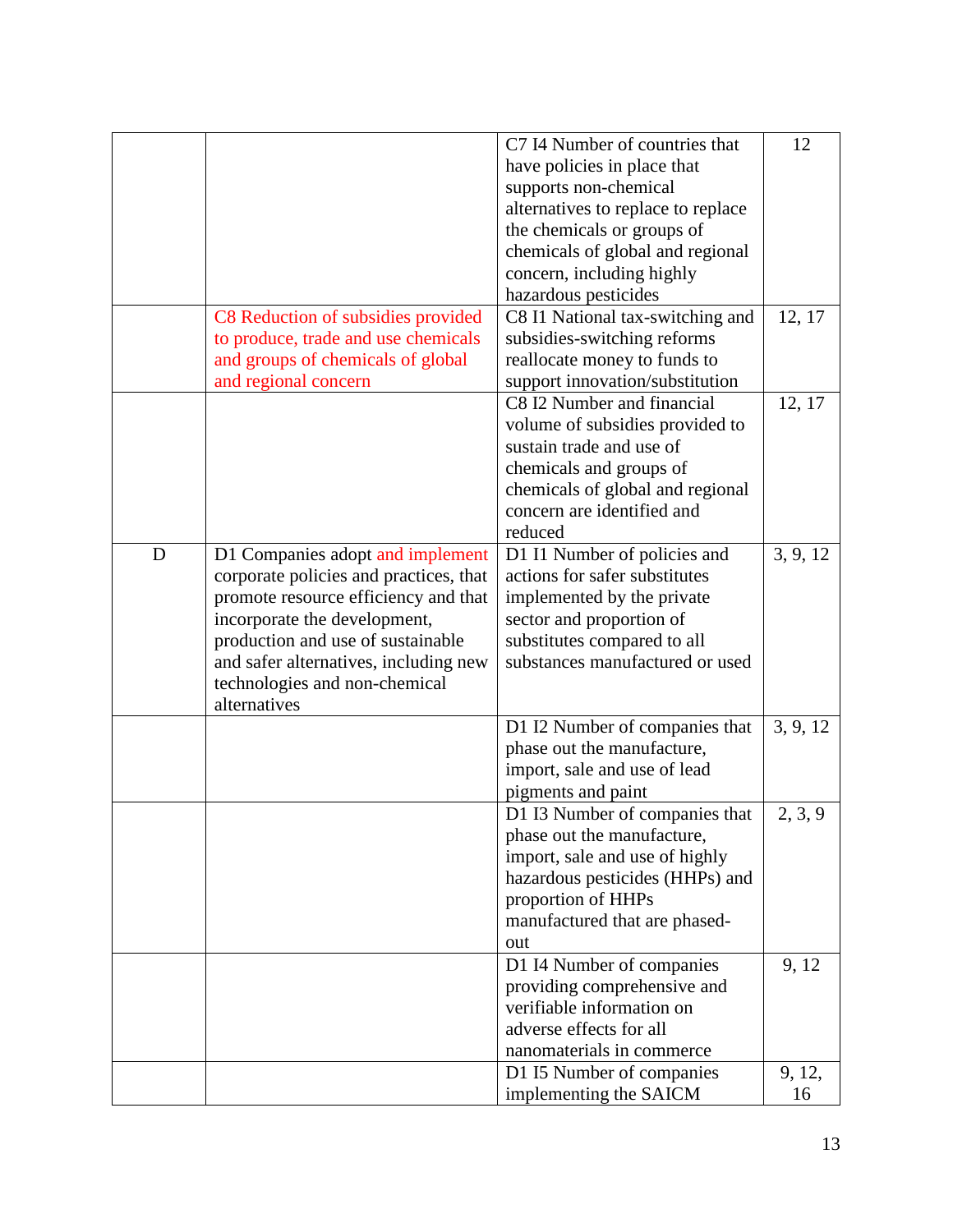|                                        | chemicals in products                          |         |
|----------------------------------------|------------------------------------------------|---------|
|                                        | programme (CiP)                                |         |
|                                        | D1 I6 Number of countries                      | 11, 12, |
|                                        | where the private sector funds                 | 17      |
|                                        | recycling infrastructure and the               |         |
|                                        | proportion of total cost                       |         |
|                                        | D1 I7 Number of companies that                 | 9, 12,  |
|                                        | complete an inventory of                       | 16      |
|                                        | hazardous chemicals used in                    |         |
|                                        |                                                |         |
|                                        | manufacturing processes as a                   |         |
|                                        | baseline for subsequent                        |         |
|                                        | reduction and publicly reports                 |         |
|                                        | their chemical footprint                       |         |
|                                        | periodically                                   |         |
|                                        | D1 I8 Number of companies that                 | 9, 12   |
|                                        | achieve clean production and                   |         |
|                                        | zero discharge of                              |         |
|                                        | pharmaceuticals into the                       |         |
|                                        | environment                                    |         |
|                                        | D1 I9 Number of companies that                 | 9, 11,  |
|                                        | companies reduce sulfur in fuel                | 12      |
|                                        | to less than 10 ppm                            |         |
|                                        | D1 I10 Number of companies                     | 9, 11,  |
|                                        |                                                | 12      |
|                                        | that reduce manganese in fuel to               |         |
|                                        | less than 2 ppm                                |         |
|                                        | D1 I11 Number of companies                     | 9, 11,  |
|                                        | that eliminate metals and                      | 12      |
|                                        | benzene in fuel                                |         |
| D2 Governments implement               | D2 I1 Number of countries with                 | 9, 12   |
| policies that promote innovation to    | extended producer responsibility               |         |
| facilitate the reuse and recycling and | policies implemented                           |         |
| re use of products without carryover   |                                                |         |
| of toxic substances, the adoption of   |                                                |         |
| sustainable and safe alternatives,     |                                                |         |
| including new technologies and         |                                                |         |
| non-chemical alternatives (e.g., the   |                                                |         |
| prioritized licensing of less          |                                                |         |
| hazardous reduced risk alternatives,   |                                                |         |
|                                        |                                                |         |
| assessment frameworks, labelling       |                                                |         |
| schemes and purchasing policies,       |                                                |         |
| and agroecology.)                      |                                                |         |
|                                        | D <sub>2</sub> I <sub>2</sub> Number of cities | 11, 12  |
|                                        | containing more than 1 million                 |         |
|                                        | inhabitants that conduct waste                 |         |
|                                        | audits to find out the amount and              |         |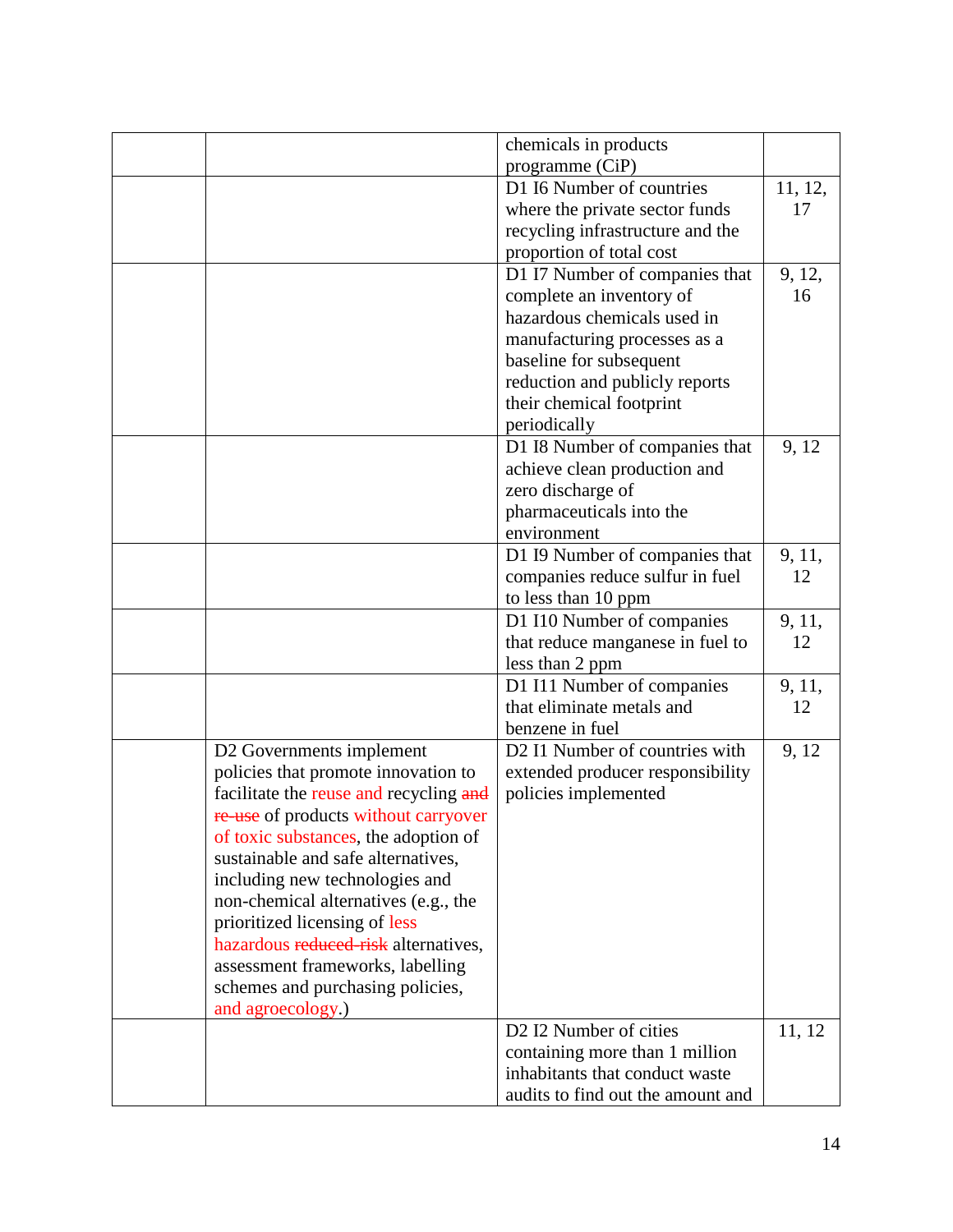|  | type of waste being produced,                                    |        |
|--|------------------------------------------------------------------|--------|
|  | imported, and exported                                           |        |
|  | D2 I3 Number of cities                                           | 11, 12 |
|  | containing more than 1 million                                   |        |
|  | inhabitants implement                                            |        |
|  | segregation of waste at source                                   |        |
|  | for reuse, recycling and                                         |        |
|  | composting                                                       |        |
|  | D2 I4 Number of countries that                                   | 12     |
|  | implement circular                                               |        |
|  | economy/cradle to cradle                                         |        |
|  | systems without toxic chemical                                   |        |
|  | recycling                                                        |        |
|  | D2 I5 Number of countries that                                   | 12, 17 |
|  | establish and implement cost                                     |        |
|  | recovery instruments to recover                                  |        |
|  | cleanup costs from polluting                                     |        |
|  | industries                                                       |        |
|  | D2 I6 Number of countries that                                   | 9, 12  |
|  | eliminate government subsidies                                   |        |
|  | for waste to energy incinerators                                 |        |
|  |                                                                  |        |
|  | and waste-burning cement kilns<br>D2 I7 Number of countries that | 11, 12 |
|  |                                                                  |        |
|  | implement sustainable zero                                       |        |
|  | waste city strategies to address                                 |        |
|  | the adverse air quality impacts of                               |        |
|  | open burning of waste                                            |        |
|  | D2 I8 Number of countries and                                    | 11, 12 |
|  | manufacturers that implement                                     |        |
|  | zero waste procurement                                           |        |
|  | practices including non-toxic                                    |        |
|  | zero waste products; reusable                                    |        |
|  | shipping containers; reduced                                     |        |
|  | packaging; recycled and                                          |        |
|  | compostable products;                                            |        |
|  | remanufactured equipment; and                                    |        |
|  | leased, rented, or shared                                        |        |
|  | equipment                                                        |        |
|  | D <sub>2</sub> I9 Number of countries that                       | 11, 12 |
|  | shift to non-combustion methods                                  |        |
|  | for residual waste treatment                                     |        |
|  | D2 I10 Number of countries that                                  | 2, 12  |
|  | safely remove and store obsolete                                 |        |
|  | pesticides                                                       |        |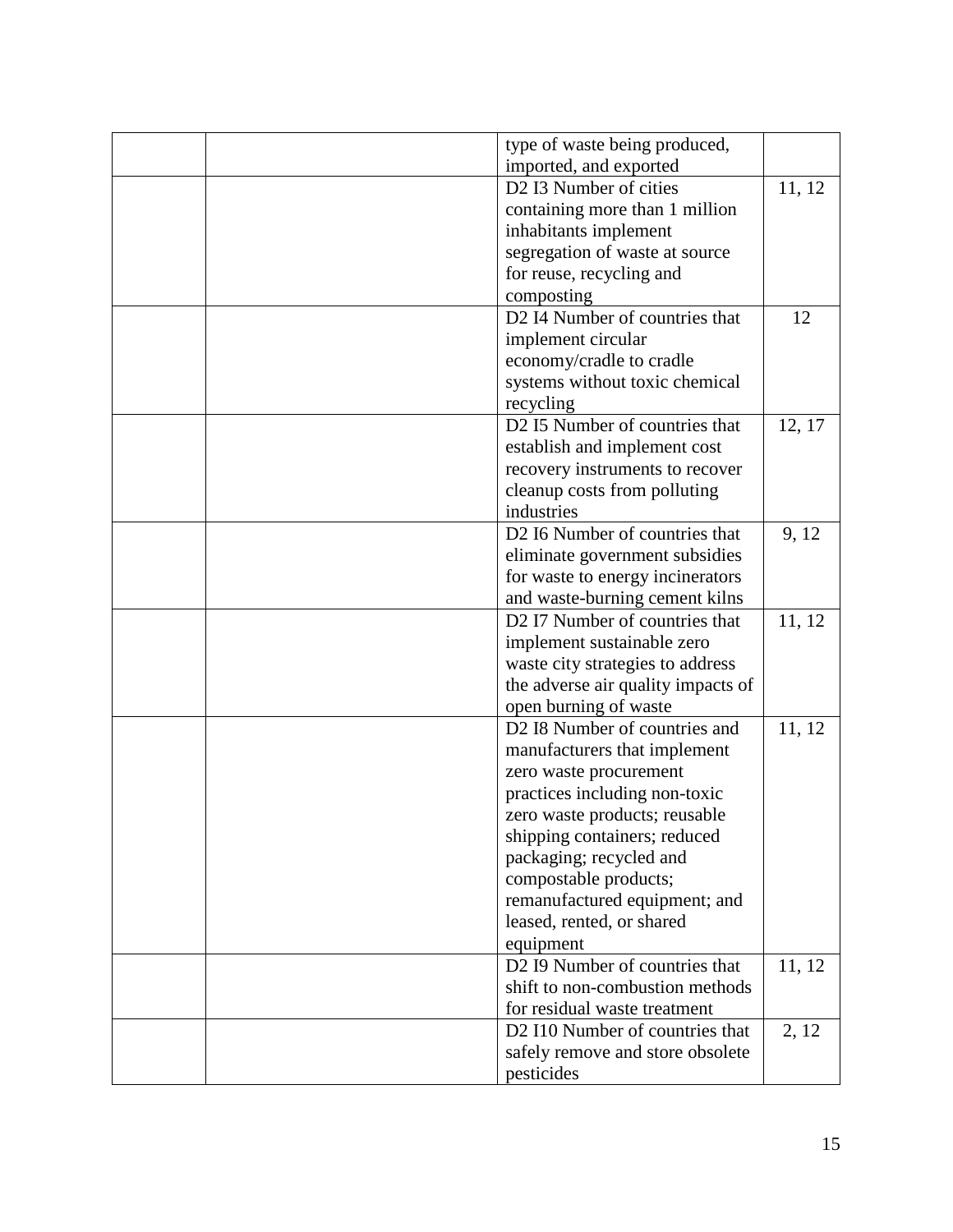|                                        | D2 I11 Number of countries        | 9, 12          |
|----------------------------------------|-----------------------------------|----------------|
|                                        | with laws mandating take back     |                |
|                                        | of used lead acid batteries for   |                |
|                                        | monetary compensation at point    |                |
|                                        | of sale                           |                |
|                                        | D2 I12 Number of countries that   | 2              |
|                                        | increase local markets by 50%     |                |
|                                        | so that the increase in           |                |
|                                        | agricultural production and       |                |
|                                        | productivity will translate into  |                |
|                                        | higher incomes                    |                |
|                                        | D2 I13 Number of countries that   | $\overline{2}$ |
|                                        | implement policies and their      |                |
|                                        | instruments to achieve access to  |                |
|                                        |                                   |                |
|                                        | education, land, agricultural     |                |
|                                        | extension, and credit equitably   |                |
|                                        | between women and men,            |                |
|                                        | respecting community cultures     |                |
|                                        | and practices                     |                |
| D3 Companies, including from the       | D3 I1 Number of companies that    | 9, 12,         |
| investment sector, incorporate         | complete an inventory of          | 16             |
| strategies and policies to support the | hazardous chemicals used in       |                |
| sound management of chemicals          | manufacturing processes as a      |                |
| and waste in their investment          | baseline for subsequent           |                |
| approaches and business models and     | reduction and publicly report     |                |
| apply comprehensive public             | their chemical footprint          |                |
| reporting of sustainability criteria,  | periodically                      |                |
| chemical use, management, and          |                                   |                |
| toxics-use reduction plans in annual   |                                   |                |
| reports along with internationally-    |                                   |                |
| recognized reporting standards         |                                   |                |
| where relevant internationally-        |                                   |                |
| recognized reporting standards         |                                   |                |
| where relevant                         |                                   |                |
|                                        | D3 I2 Number of international     | 9, 12          |
|                                        | financial institutions and        |                |
|                                        | development banks with policies   |                |
|                                        | prohibiting financing of          |                |
|                                        | polluting facilities and with     |                |
|                                        | requirements for labor standards  |                |
|                                        | D3 I3 Number of companies         | 9, 12          |
|                                        | with toxics-use reduction plans   |                |
| D4 Companies apply sustainable         | D4 I1 Number of companies that    | 9, 12          |
| production principles and life-cycle   | make products that are non-       |                |
|                                        |                                   |                |
| management in the design of            | toxic; durable; reusable; easy to |                |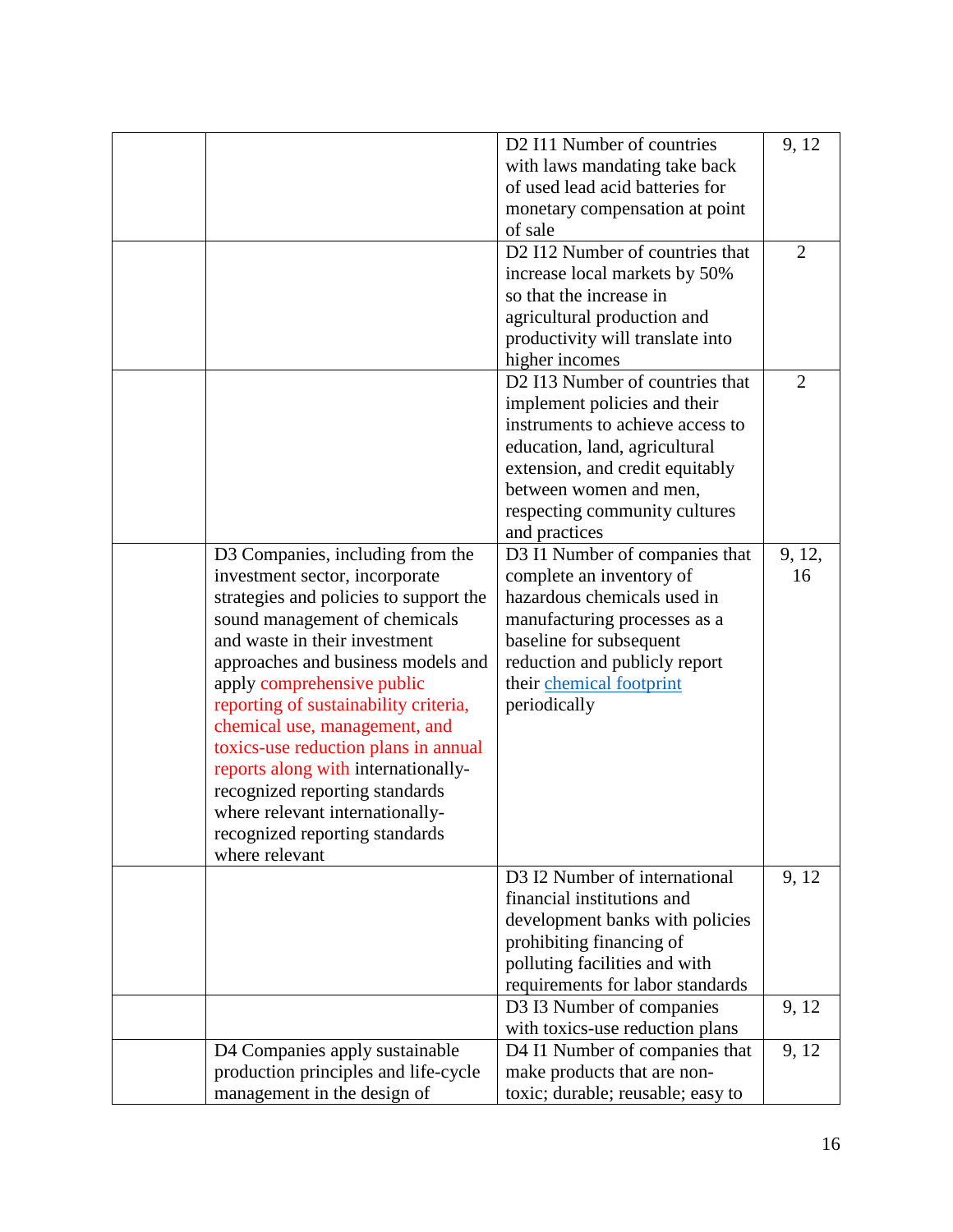| chemicals, non-toxic, durable, and      | dismantle, repair and rebuild;   |        |
|-----------------------------------------|----------------------------------|--------|
| reusable materials and products,        | minimally and appropriately      |        |
| taking reduced-risk, design-for-        | packaged; recyclable and/or      |        |
| recycling and non-chemical              | compostable at the end of life   |        |
| solutions and processes into account    | and publicly report progress     |        |
|                                         | periodically                     |        |
|                                         | D4 I2 Number of countries that   | 12, 16 |
|                                         | publicly report on the number of |        |
|                                         | hazardous chemicals imported,    |        |
|                                         | exported and produced on a       |        |
|                                         | yearly basis                     |        |
|                                         | D4 I3 Number of companies that   | 9, 12  |
|                                         | publicly report on the amount of |        |
|                                         | recyclability of the total       |        |
|                                         | components of their chemicals,   |        |
|                                         | materials and products           |        |
|                                         | D4 I4 Number of companies        | 9, 12  |
|                                         | reporting the number of non-     |        |
|                                         | chemical solutions               |        |
|                                         | manufactured, emissions from     |        |
|                                         | energy consumption and           |        |
|                                         | production and reduction in      |        |
|                                         | occupational chemical exposures  |        |
| D5 Companies and i <del>I</del> ndustry | D5 I1 Number of companies that   | 9, 12  |
| associations promote change             | implement benchmarking tools     |        |
| towards sustainability and the safe     | to assure hazard reduction and   |        |
|                                         |                                  |        |
| management of waste and of              | avoidance in the design of new   |        |
| chemicals and consumer products         | chemicals and assessment of      |        |
| throughout their life cycles,           | current products and reports on  |        |
| including in pollution prevention,      | progress at each ICCM            |        |
| developing and implementing safer       |                                  |        |
| chemical and non-chemical               |                                  |        |
| alternatives, zero discharge of toxic   |                                  |        |
| chemicals and wastes in production,     |                                  |        |
| sharing comprehensive hazard            |                                  |        |
| information, promoting and              |                                  |        |
| monitoring best practices               |                                  |        |
| throughout their supply chains, and     |                                  |        |
| building the capacity of small and      |                                  |        |
| medium-size enterprises to reduce       |                                  |        |
| risks                                   |                                  |        |
|                                         | D5 I2 Number of companies that   | 9, 12  |
|                                         | eliminate or reduce the use of   |        |
|                                         | hazardous chemicals in design    |        |
|                                         | and manufacturing by 70% and     |        |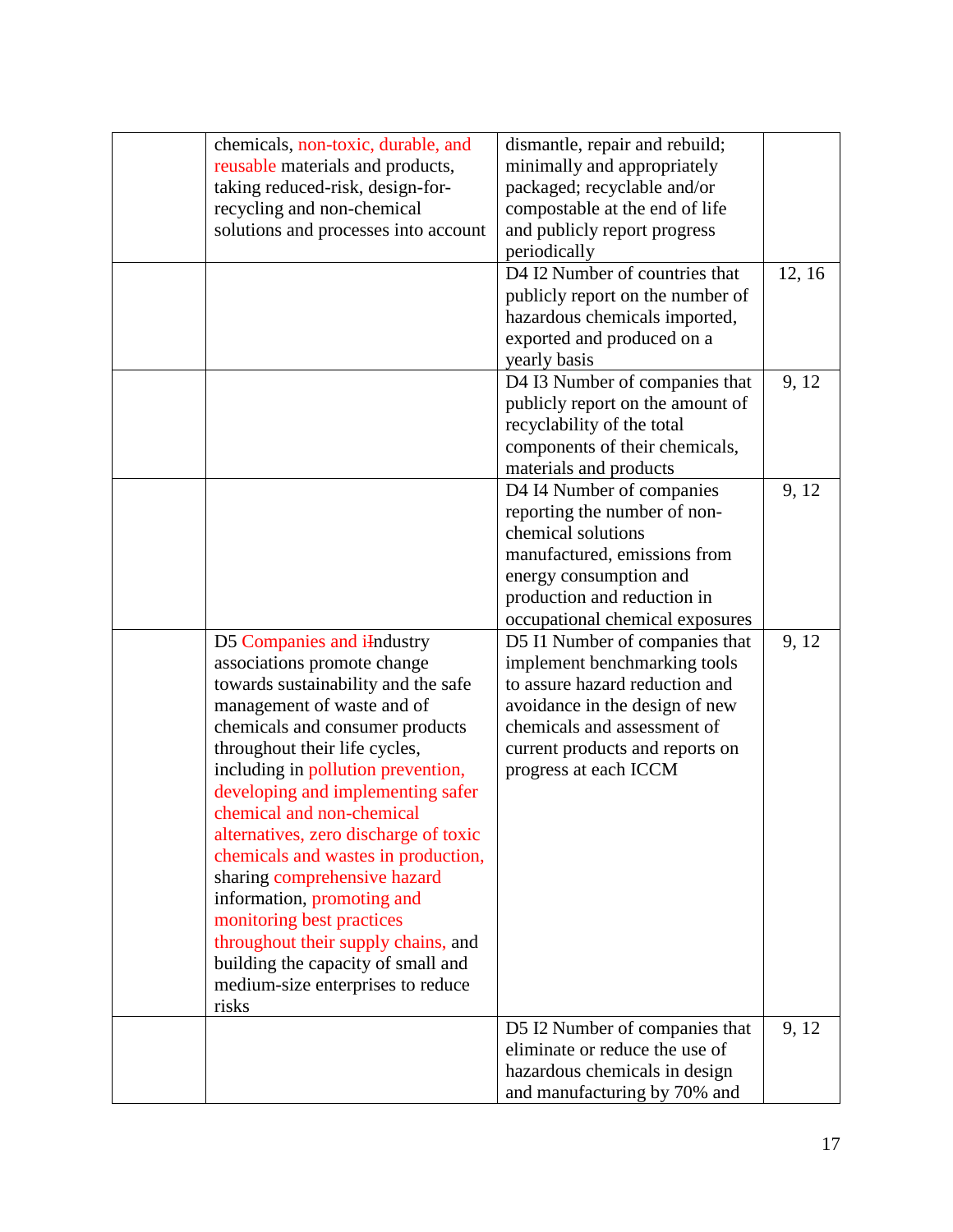|   |                                          | publicly report progress                                   |          |
|---|------------------------------------------|------------------------------------------------------------|----------|
|   |                                          | periodically<br>D5 I3 Number of hazardous                  |          |
|   |                                          |                                                            | 9, 12    |
|   |                                          | substances in consumer products<br>D5 I4 Number of tons of |          |
|   |                                          |                                                            | 2, 9, 12 |
|   |                                          | hazardous chemicals released                               |          |
|   |                                          | during manufacturing and                                   |          |
|   |                                          | pesticide spraying                                         |          |
|   | D6: Companies comply with the            | D6 I1 Number of public reports                             | 9, 12    |
|   | <b>UN Guiding Principles on Business</b> | of the UN Working Group on                                 |          |
|   | and Human Rights                         | Business and Human Rights that                             |          |
|   |                                          | include chemicals and wastes                               |          |
|   |                                          | D6 I2 The number and                                       | 9, 12    |
|   |                                          | percentage of companies with                               |          |
|   |                                          | human rights due diligence                                 |          |
|   |                                          | procedures for toxic substances                            |          |
|   |                                          | used, produced and released in                             |          |
|   |                                          | their activities                                           |          |
|   | D7: Governments end fossil-fuel          | D7 I1 Number of countries                                  | 12, 13,  |
|   | subsidies                                | ending fossil-fuel subsidies                               | 17       |
| E | E1 The highest levels of stakeholder     | E1 I1 Number of IOMC                                       | 12       |
|   | organizations, including                 | organizations, UN organizations,                           |          |
|   | government, industry, civil society      | financial institutions, ministers,                         |          |
|   | and international organizations in all   | CEOs, trade union leaders,                                 |          |
|   | relevant sectors formally recognize      | health sector leaders, and public                          |          |
|   | the importance of and commit to          | interest NGO leaders that                                  |          |
|   | implement actions on the sound           | commit to Beyond 2020 targets                              |          |
|   | management of chemicals and waste        |                                                            |          |
|   | and recognize its relevance that         |                                                            |          |
|   | contribute to sustainable                |                                                            |          |
|   | development                              |                                                            |          |
|   |                                          | E1 I2 Number of Ministerial                                | 12       |
|   |                                          | Declarations and UN General                                |          |
|   |                                          | Assembly resolutions on the                                |          |
|   |                                          | Beyond 2020 chemicals                                      |          |
|   |                                          | agreement                                                  |          |
|   | E2 Policies and processes for the        | E2 I1 Number of countries with                             | 12       |
|   | sound management of chemicals            | national development strategies                            |          |
|   | and waste are integrated into            | containing sound management of                             |          |
|   | national, sub-regional and regional      | chemicals and waste                                        |          |
|   | development strategies                   |                                                            |          |
|   |                                          | E2 I2 Number of countries with                             | 12, 17   |
|   |                                          | at least 2% allocation from the                            |          |
|   |                                          | national budget to implement                               |          |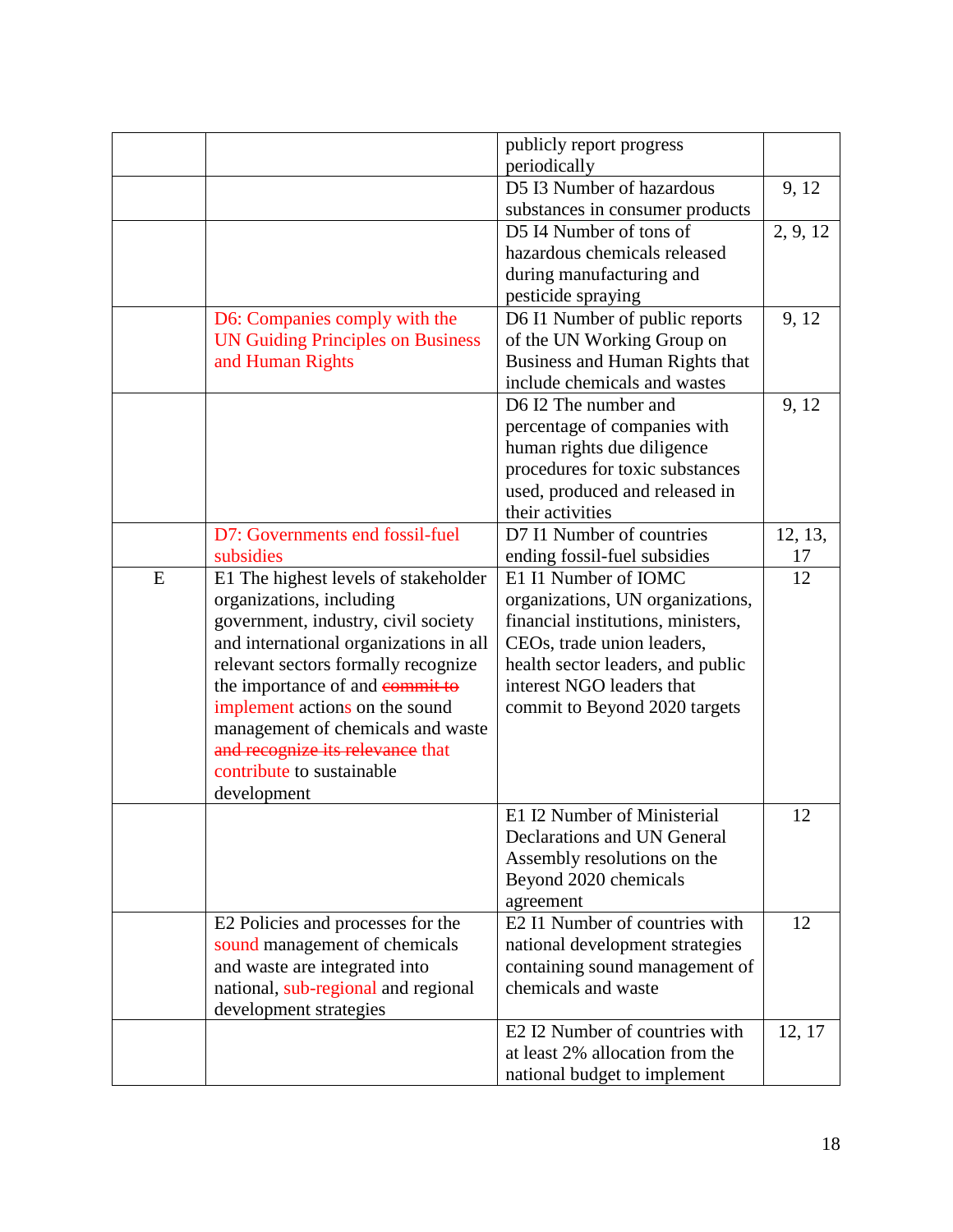|                                           | sound management of chemicals               |        |
|-------------------------------------------|---------------------------------------------|--------|
|                                           | and wastes in the country                   |        |
|                                           | E2 I3 Number of regions with                | 12     |
|                                           | development strategies that                 |        |
|                                           | include policies and processes              |        |
|                                           | for the management of chemicals             |        |
| E3 Inter- and intra-sectoral              | and waste<br>E3 I1 Number of inter-sectoral |        |
|                                           |                                             | 12, 17 |
| partnerships, networks and                | partnerships/networks with                  |        |
| collaborative mechanisms are              | collaborative mechanisms in                 |        |
| established to mobilize resources, to     | place, a programme of work, and             |        |
| share information, experiences and        | reporting/evaluating their                  |        |
| lessons learned, and to promote           | achievements                                |        |
| coordinated action at the regional,       |                                             |        |
| sub-regional, and international<br>levels |                                             |        |
|                                           | E3 I2 Number of intra-sectoral              | 12, 17 |
|                                           | partnerships/networks with                  |        |
|                                           | collaborative mechanisms in                 |        |
|                                           | place, a programme of work, and             |        |
|                                           | reporting/evaluating their                  |        |
|                                           | achievements                                |        |
|                                           | E3 I3 Percent of total                      | 12, 17 |
|                                           | partnerships and amount funded              |        |
|                                           | by the private sector                       |        |
| E4 Identify and mobilize the              | E4 I1 Number of financial needs             | 12, 17 |
| financial and non-financial               | assessments for Beyond 2020                 |        |
| resources needed to implement             | implementation completed                    |        |
| <b>promote</b> the sound management of    |                                             |        |
| chemicals and waste in all sectors,       |                                             |        |
| by and for all relevant stakeholders      |                                             |        |
|                                           | E4 I2 Amount of private sector              | 12, 17 |
|                                           | cash financing as a proportion of           |        |
|                                           | funding needed for Beyond 2020              |        |
|                                           | implementation                              |        |
|                                           | E4 I3 Amount of dedicated                   | 12, 17 |
|                                           | external financing as a                     |        |
|                                           | proportion of funding needed for            |        |
|                                           | Beyond 2020 implementation                  |        |
|                                           | E4 I4 Amount of national                    | 12, 17 |
|                                           | mainstreaming as a proportion of            |        |
|                                           | funding needed for Beyond 2020              |        |
|                                           | implementation                              |        |
| E5 Gaps between developed and             | E5 I1 Proportion of developing              | 12     |
| developing countries are narrowed         | and transition countries with a             |        |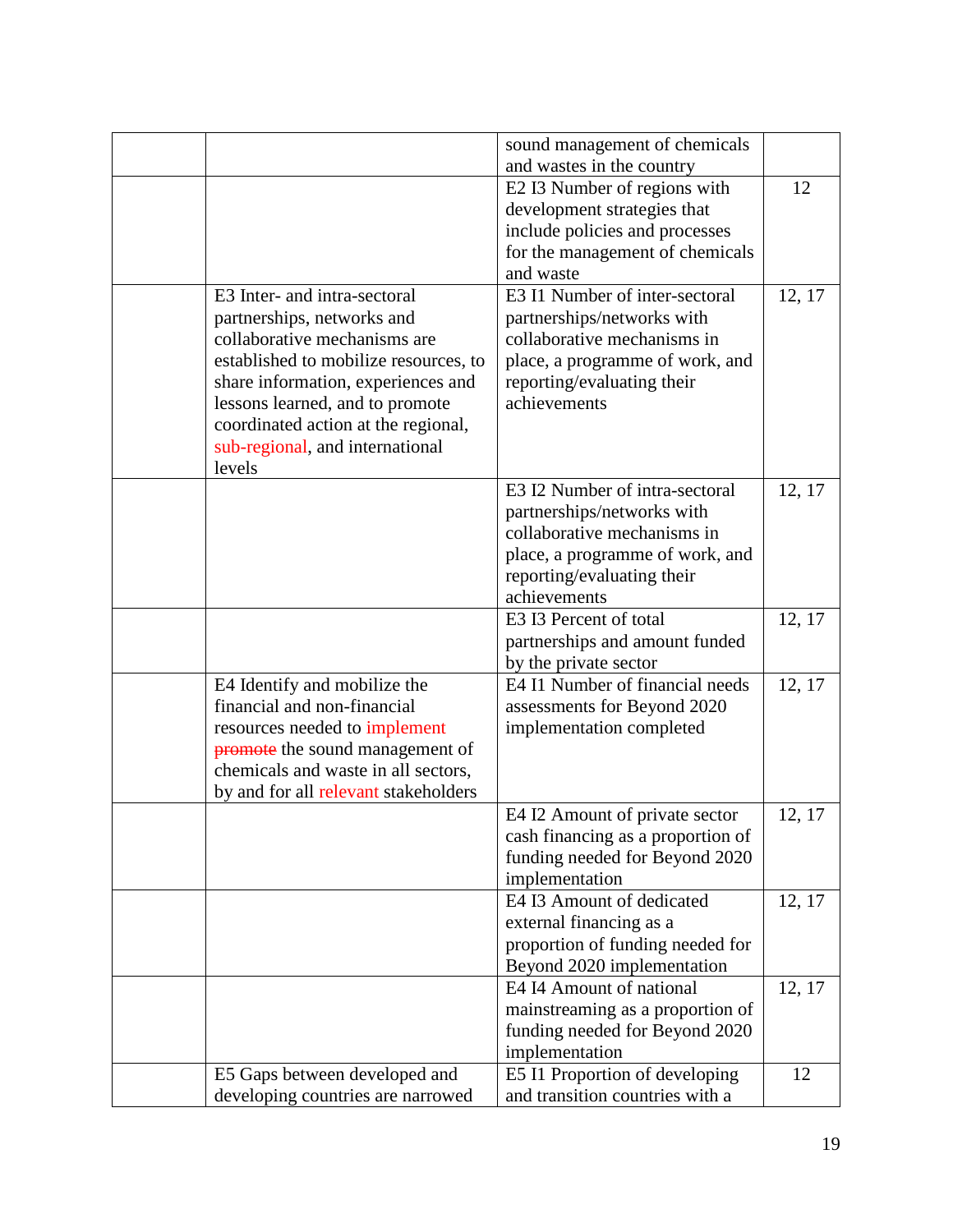| in terms of the implementation of     | legal framework governing          |        |
|---------------------------------------|------------------------------------|--------|
| sound management of chemicals         | chemicals, pesticides and wastes   |        |
| and waste.                            |                                    |        |
|                                       | E5 I2 Proportion of developing     | 12     |
|                                       | and transition countries with      |        |
|                                       | monitoring schemes and publicly    |        |
|                                       |                                    |        |
|                                       | available data on: 1) lead in all  |        |
|                                       | paints (90 ppm); 2) highly         |        |
|                                       | hazardous pesticides; 3) all       |        |
|                                       | forms of asbestos; 4) single use   |        |
|                                       | plastic packaging and products;    |        |
|                                       | 5) per- and polyfluorinated        |        |
|                                       | chemicals (PFAS) as a class        |        |
|                                       | E5 I3 Proportion of developing     | 2, 11, |
|                                       | and transition countries fully     | 12     |
|                                       | implementing the FAO/WHO           |        |
|                                       | International Code of Conduct;     |        |
|                                       | International Health Regulations,  |        |
|                                       | Basel Ban Amendment, and ILO       |        |
|                                       | conventions 29, 87, 98, 100, 105,  |        |
|                                       | 111, 138, 139, 155, 161, 162,      |        |
|                                       | 167, 170, 174, 176, 182, 184,      |        |
|                                       | 187                                |        |
|                                       |                                    |        |
|                                       | E5 I4 Proportion of developing     |        |
|                                       | and transition countries that      |        |
|                                       | identified and prohibited at least |        |
|                                       | X pesticides that should be        |        |
|                                       | classified as highly hazardous     |        |
|                                       | under the conditions of their      |        |
|                                       | ordinary use                       |        |
|                                       | E5 I5 Proportion of developing     |        |
|                                       | and transition countries with      |        |
|                                       | legally binding prohibitions on    |        |
|                                       | lead in all paints                 |        |
| E6 Partnerships with the private      | E6 I1 Number of UN agency and      | 12, 17 |
| sector are transparent and consistent | government partnership             |        |
| with UN Guidelines including UN       | agreements that are publicly       |        |
| Global Compact and the UN             | available as a proportion of the   |        |
| Guiding Principles on Business and    | total number.                      |        |
| <b>Human Rights</b>                   |                                    |        |
|                                       | E6 I2 Number of partnership        | 12, 17 |
|                                       | agreements that meet UN            |        |
|                                       | Guidelines as a proportion of the  |        |
|                                       | total number                       |        |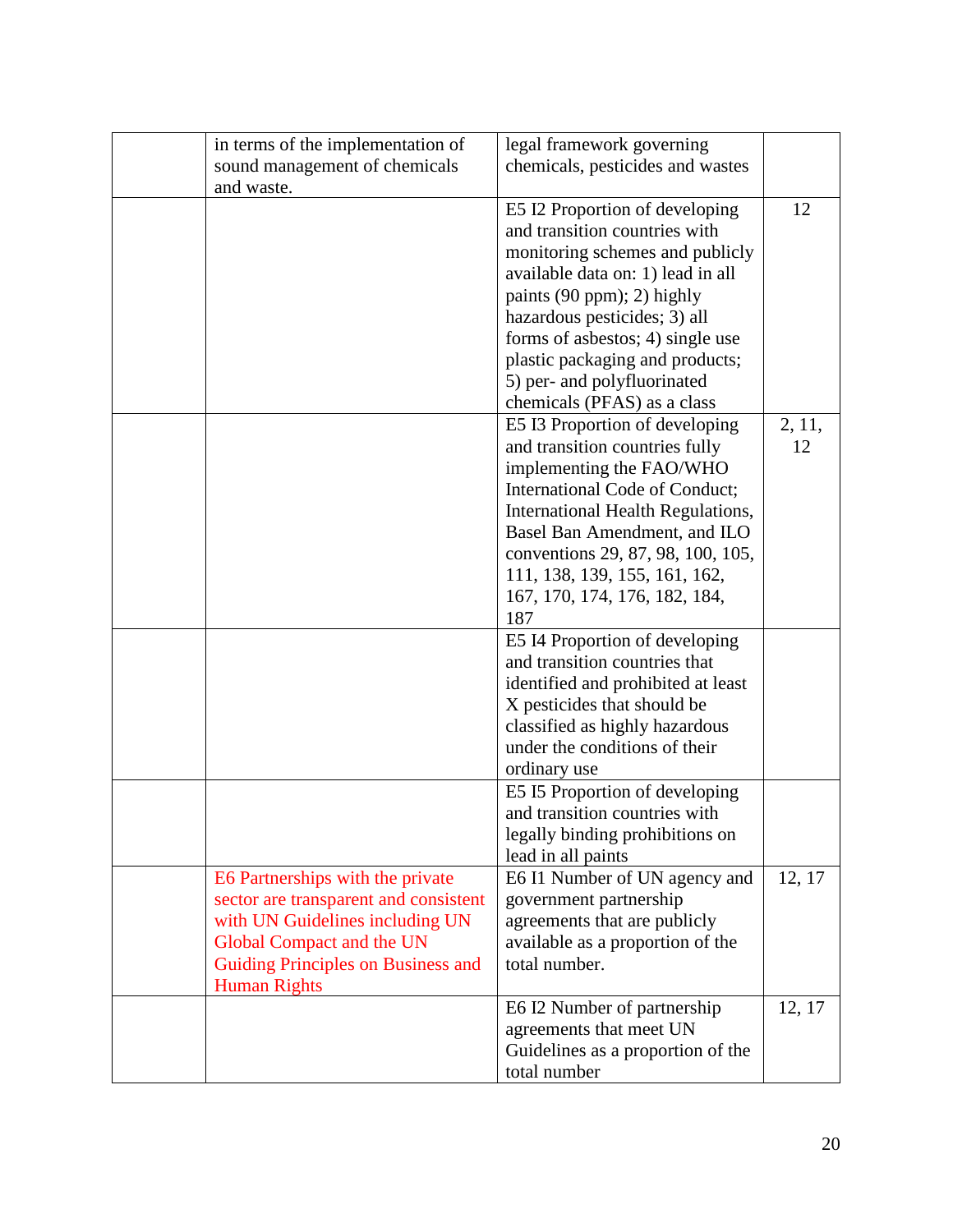### **Data sets**

Possible data sets and types of data for each objective are described below.

**Strategic Objective A: [Measures are identified, implemented and enforced in order to prevent or, where not feasible, minimize harm from chemicals throughout their life cycle [and waste]]**

- Government websites or text of legal frameworks
- Public interest NGO monitoring reports of Beyond 2020 implementation
- Public interest NGO monitoring of paint; asbestos bans; highly hazardous pesticides, plastics, and PFAS
- Public interest biomonitoring of mercury in hair
- Public interest monitoring of PM2.5, EDCs, and EPPPs
- Public interest monitoring and reports on contaminated sites
- Public interest monitoring of Basel Ban Amendment ratifications; Basel Convention website
- ILO website for ratifications of ILO conventions
- Government and NGO reports on illegal traffic
- Public interest NGO reports on the number of countries containing participants in national implementation committees of SAICM and of the Basel, Minamata, Rotterdam, and Stockholm Conventions
- Public interest reports on Convention implementation
- Public chemical footprint reports from companies
- Company reports on implementing Vienna recommendations on electronics
- Trade union assessments of occupational safety and health regulations; meaningful participation of workers; and evaluation of just transition policies
- PRTR websites

**Strategic Objective B: Comprehensive and sufficient knowledge, data and information are generated, available and accessible to all to enable informed decisions and actions**

- Reports to JMPM
- PRTR websites
- GHS implementation reports
- IOMC organization website
- WHO data on poison centers
- IOMC organization website for legacy lead paint guidance and inventory of available techniques in waste water treatment/water treatment plants for destroying pharmaceutical pollutants and PFAS
- Country reports on implementation of legacy lead paint; techniques to remove pharmaceutical pollutants and PFAS; national monitoring and education program on lead poisoning prevention; trainings on various topics
- Stockholm and Minamata Convention reports on contaminated sites
- IOMC report on global standards; public awareness-raising campaigns on chemical safety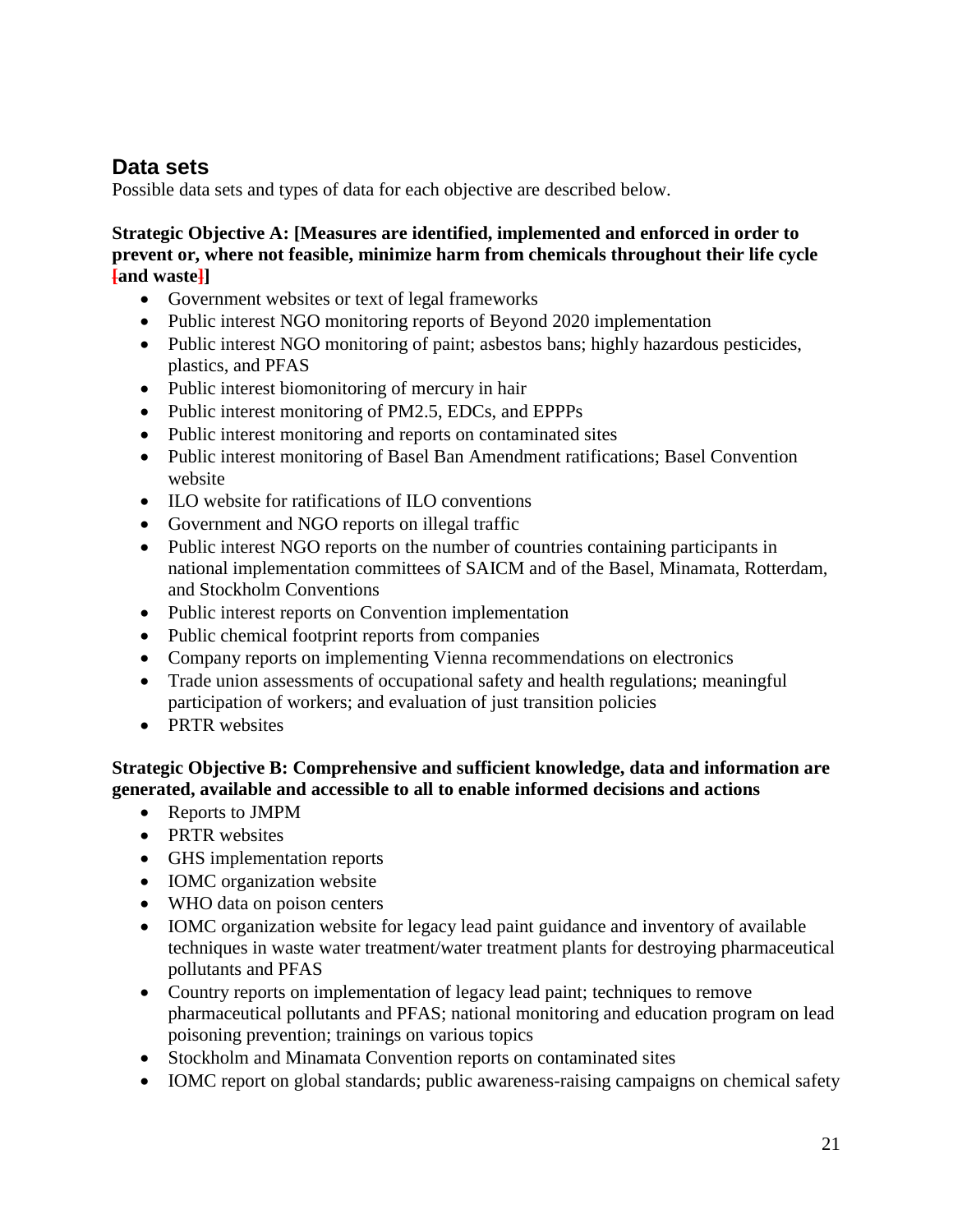- WHO and ILO data on incidence and mortality rate from diseases attributed to occupational risk factors
- IOMC organization report on assistance to farmers to enable them to discontinue the use of highly hazardous pesticides while maintaining their agricultural livelihood
- IOMC organization report guidance on safer alternatives to HHPs with priority to nonchemical alternatives and ecosystem approaches

#### **Strategic Objective C: Issues of international concern [that warrant [global] [and] [joint] action] are identified, prioritized and addressed**

- Country reports on implementation of existing SAICM emerging policy issues and issues of concern; adopting and implementing the global transparency standard for chemicals of concern into national action plans; chemicals of global or regional concern from the global transparency standard that can no longer be legally marketed; non-essential uses for the chemicals of concern in the global transparency standard; procurement policies; HHPs phase-outs;
- Secretariat report on number of stakeholder assessments of implementation of issues of concern performed; number of issues of concern for which targets in the program of work were achieved; amount of funding made available to implement programmes of work for issues of concern as a proportion of funding needed; identification of chemicals of concern based on the prioritized intrinsic hazard properties; amount of dedicated funding in place for the creation of a global database for chemicals of concern; creation of the global database for chemicals of concern in specific product categories
- ICCA website on comprehensive information on adverse effects for all chemicals in commerce
- IOMC organization report on HHPs produced, imported, exported and used
- WHO data on reduction in pesticide-related suicides

#### **Strategic Objective D: Benefits to human health and the environment are maximized and harms risks are prevented or, where not feasible, minimized through safer alternatives, innovative and sustainable solutions and forward thinking**

- Private sector reporting on safer substitutes implemented; lead pigment and paint phaseout; HHPs phase-out; CiP implementation; inventories of hazardous chemicals used in manufacturing processes; discharge of pharmaceuticals into the environment; reduction of manganese in fuel; elimination of metals and benzene in fuel; inventory of hazardous chemicals used in manufacturing processes; toxics-use reduction plans; products that are non-toxic; durable; reusable; easy to dismantle, repair and rebuild; minimally and appropriately packaged; recyclable and/or compostable; number of non-chemical solutions manufactured, emissions from energy consumption and production and reduction in occupational chemical exposures; implementation of benchmarking tools to assure hazard reduction and avoidance in the design; elimination or reduction of use of hazardous chemicals in design and manufacturing by 70%
- Country reports on private sector funding of recycling infrastructure; extended producer responsibility policies; waste audits and segregation of waste; circular economy/cradle to cradle systems without toxic chemical recycling; cost recovery instruments; elimination of government subsidies for waste to energy incinerators and cement kilns; zero waste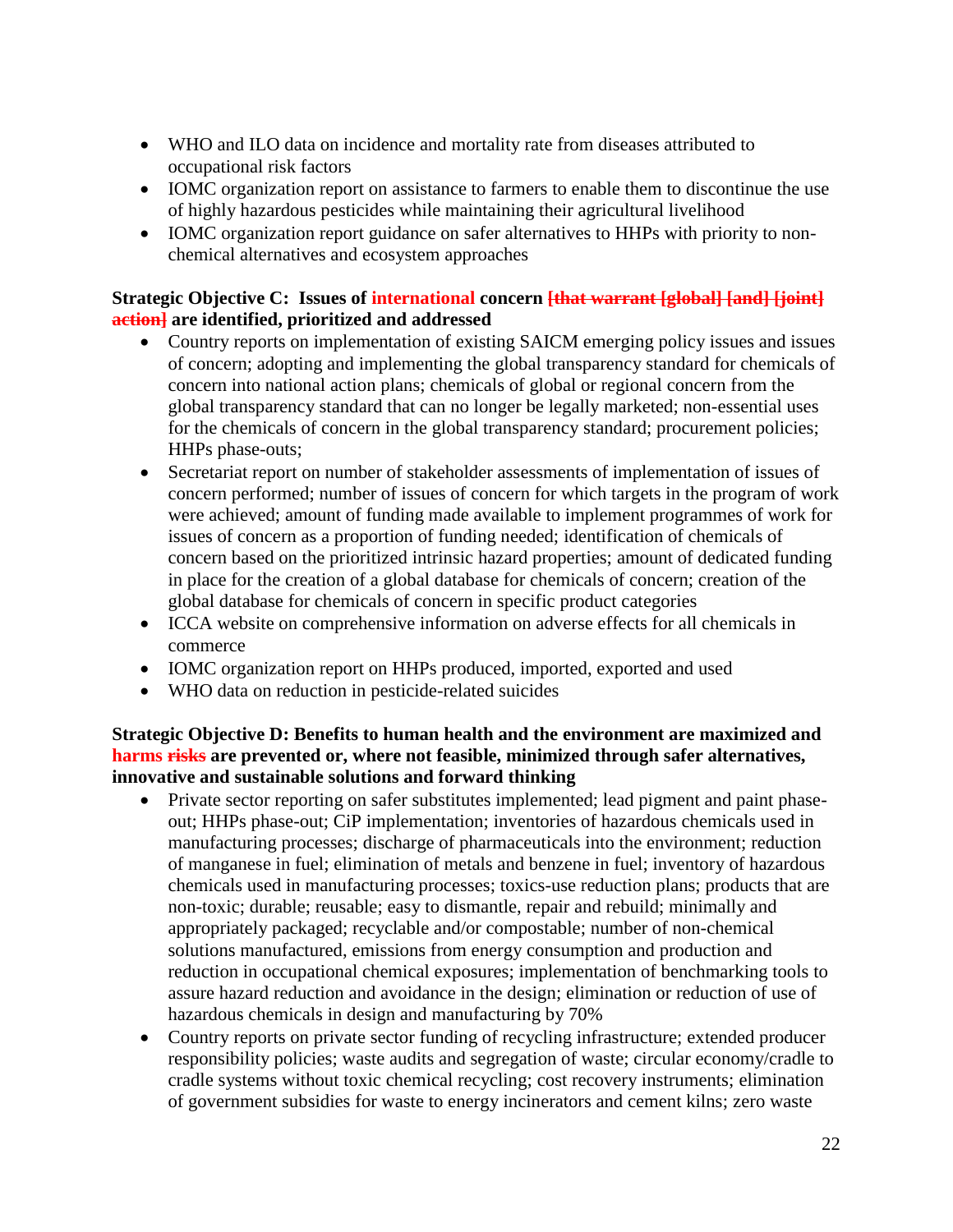city strategies; zero waste procurement practices; shift to non-combustion methods; removal and storage of obsolete pesticides; take back of used lead acid batteries; increase local markets by 50% so that the increase in agricultural production and productivity will translate into higher incomes; access to education, land, agricultural extension; number of hazardous chemicals imported, exported and produced on a yearly basis; ending fossilfuel subsidies

- Financial institution reports on policies prohibiting financing of polluting facilities
- UN Working Group on Business and Human Rights reports that include chemicals and wastes percentage of companies with human rights due diligence procedures for toxic substances used, produced and released in their activities

**Strategic Objective E: [The importance of the sound management of chemicals and waste makes concrete contributions to as an essential element to achieving sustainable development through measurable actions, is recognized by all[; adequate financial and non-financial resources, are [identified and] mobilized; actions are accelerated; and necessary [transparent and accountable] partnerships are established to foster cooperation among stakeholders].]**

- Secretariat report on commitments to Beyond 2020 targets by IOMC organizations by UN organizations, financial institutions, ministers, CEOs, trade union leaders, health sector leaders, and public interest NGO leaders; report on the number of Ministerial Declarations and UN General Assembly resolutions on the Beyond 2020 chemicals agreement; inter-sectoral partnerships/networks with collaborative mechanisms in place, a programme of work, and reporting/evaluating their achievements; Number of intrasectoral partnerships/networks with collaborative mechanisms in place, a programme of work, and reporting/evaluating their achievements; percent of total partnerships and amount funded by the private sector; number of financial needs assessments for Beyond 2020 implementation completed; amount of dedicated external financing, national mainstreaming and private sector cash financing as a proportion of funding needed for Beyond 2020 implementation; number of UN agency and government partnership agreements that are publicly available as a proportion of the total number and meet UN Guidelines; narrowing the gap
- Country reports on national development strategies containing sound management of chemicals and waste;
- Regional reports on development strategies that include policies and processes for the management of chemicals and waste

### **Public messages**

- 1. Our children deserve a toxics-free future
- 2. Business as usual is not an option
- 3. Lead-free kids for a healthy future
- 4. Toxics in  $=$  toxics out
- 5. Poison-free food
- 6. No data, no market
- 7. Chemical pollution threatens people and our environment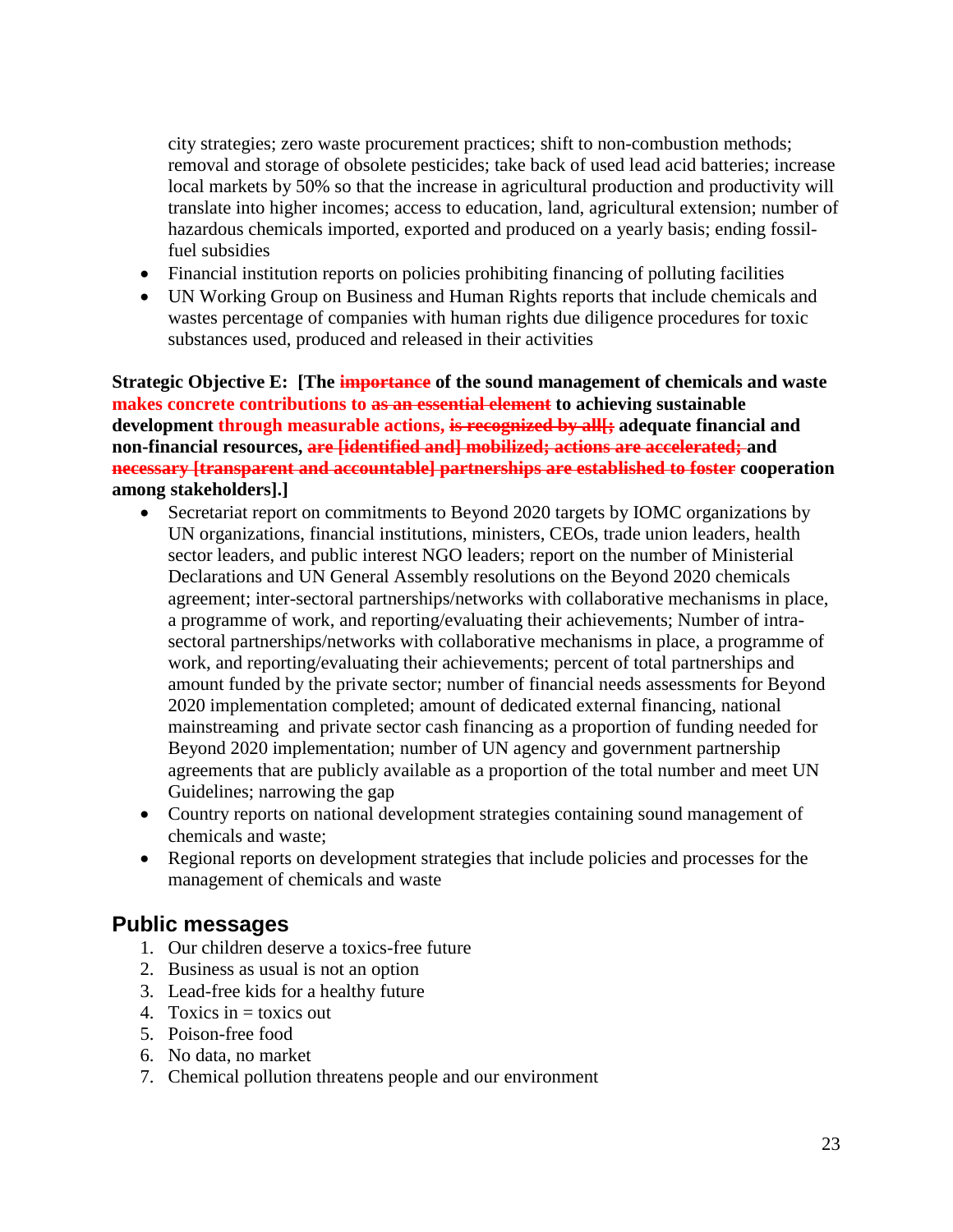## **Indicators for public messages**

data indicators that are relevant to these messages, availability of this data, the link to the relevant SDG(s) and any potential gaps or potential challenges. Indicators should be limited to no more than 3 per message

| <b>Message</b>                               | <b>SAICM</b> indicators                                                                                                                                                                                                        | Data sets                                                                                                                                               | <b>SDGs</b>     |
|----------------------------------------------|--------------------------------------------------------------------------------------------------------------------------------------------------------------------------------------------------------------------------------|---------------------------------------------------------------------------------------------------------------------------------------------------------|-----------------|
| Our children deserve a<br>toxics-free future | A1 I1 (legal frameworks<br>governing chemicals,<br>pesticides and wastes)<br>D5 I2 (eliminate or<br>reduce the use of<br>hazardous chemicals in<br>design and<br>manufacturing by 70%)<br>D7 I2 (end fossil fuel<br>subsidies) | Private sector reports<br>Government reports on<br>subsidies                                                                                            | 9, 12, 13, 17   |
| Business as usual is not<br>an option        | B6 I1 (Information all<br>chemicals in commerce)<br>D5 I1 (hazard reduction<br>in design)<br>C3 I3 (phase-out of<br>highly hazardous<br>pesticides)                                                                            | Government websites<br>Private sector reporting<br><b>JMPM</b> reports and<br>private sector reporting                                                  | 2, 3, 9, 12, 16 |
| Lead-free kids for a<br>healthy future       | A1 I2 (prohibition)<br>A2 I1 (monitoring)<br>E5 I2 (closing gap)                                                                                                                                                               | Government websites or<br>text of legal frameworks<br>Public interest NGO<br>monitoring of paint<br>WHO report on country<br>prohibitions of lead paint | 3, 12           |
| Toxics in $=$ toxics out                     | D2 I4 (circular economy<br>without toxic recycling)<br>A1 I2 (prohibition of<br>single use plastic)<br>D2 I6 (eliminate<br>incinerator and waste-<br>burning subsidies)                                                        | Governments reports and<br>websites of laws                                                                                                             | 9, 12           |
| Poison-free food                             | A1 I2 (HHP<br>prohibitions)<br>A1 I5 (implementing<br>agroecological<br>strategies)<br>D1 I3 (companies that<br>phase-out HHPs)                                                                                                | Government websites<br>Government and NGO<br>reports on agroecology<br>Private sector reporting<br>on HHP phase-outs                                    | 2, 3, 12        |